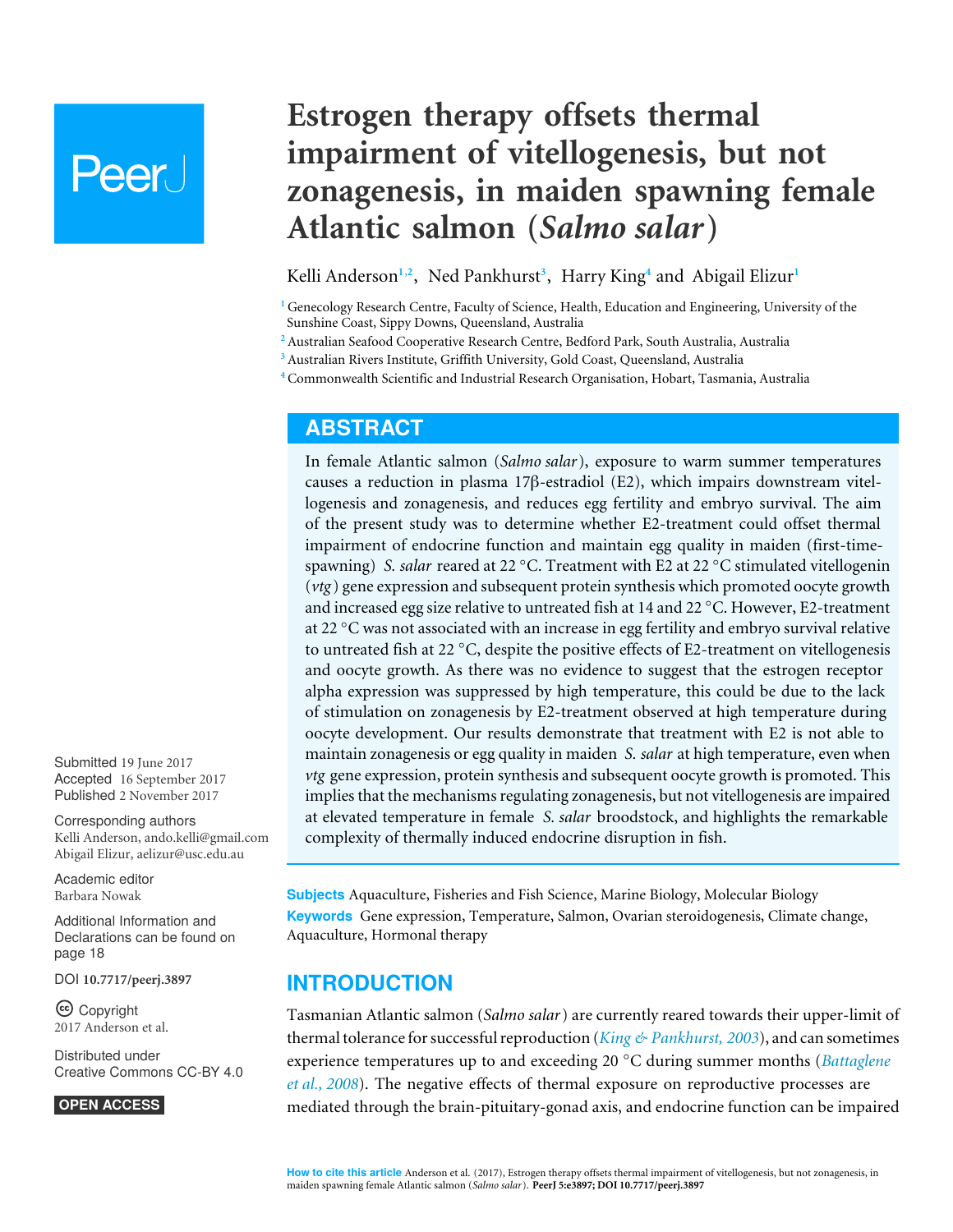at multiple levels. For example, thermal impairment occurs at the level of the ovary in female pejerrey (*Odontesthes bonariensis*), as expression of follicle stimulating hormone receptor (*fshr*) and plasma 17β-estradiol (E2) levels are suppressed at high temperatures (*[Soria, Strüssmann & Miranda, 2008](#page-21-0)*). While a recent study by *[Anderson et al. \(2017\)](#page-18-1)* found no evidence of *fshr* inhibition at 22 vs 14 ◦C in adult *S. salar* during vitellogenesis, the suppressive effects of high temperature on ovarian steroidogenesis are well documented. For example, suppression of plasma E2 and testosterone (T), and expression of P450 aromatase A (*cyp19a1a*), cholesterol side chain cleavage protein (*cyp11a1*)*,* steroidogenic acute regulatory protein (*star*)*,* and 3β-hydroxysteroid dehydrogenase (*3*β*-hsd*) are a typical feature of thermally exposed female *S. salar*, and as a consequence downstream production of maturation-inducing steroid (17,20β-dihydroxy-4-pregnen-3-one, MIS), vitellogenin (Vtg), and hepatic expression of *vtg*, zonapellucida c (*zpc*) and b (*zpb*) are impaired (*[Anderson et al., 2017](#page-18-1)*; *[Anderson et al., 2012a](#page-18-2)*; *[King & Pankhurst, 2004](#page-19-1)*; *[Pankhurst](#page-21-1) [et al., 2011](#page-21-1)*). For salmonids, endocrine impairment associated with exposure to elevated temperatures consistently leads to a reduction in egg fertility and embryo survival (*[King](#page-19-2) [et al.,](#page-19-2) [2003](#page-19-2)*; *[Pankhurst et al., 1996](#page-21-2)*; *[Taranger & Hansen, 1993](#page-22-0)*), and the effects are typically more pronounced in maiden (first-time) spawning *S. salar* (*[Pankhurst et al., 2011](#page-21-1)*). This indicates that the salmon industry must adapt to ensure the production of high quality smolts, as periods of high temperature become more frequent due to climate change (*[Pankhurst & King, 2010](#page-21-3)*).

During production, the use of repeat (second-time-spawning) fish over maidens is not a desirable option due to the considerable cost and risk associated with intensively maintaining such large fish for an additional year. An alternate management option may be to optimise egg production in maidens by administering one or more exogenous hormones that will, in theory, mitigate the negative effects of thermal exposure on endocrine function and therefore maintain egg quality (*[Pankhurst & King, 2010](#page-21-3)*). Gonadotropin releasing hormone analogue (Gnrha) injection in combination with a temperature reduction prior to ovulation was able to fully restore egg fertility in *S. salar* reared at 16 ◦C during late vitellogenesis (*[King & Pankhurst, 2004](#page-19-1)*). However, there are multiple endocrine 'blockages' that occur at the level of ovarian steroidogenesis during vitellogenesis as mentioned, and for this reason administration of Gnrha during peak-vitellogenesis may not be effective. Alternatively, E2 (or  $17\alpha$ -ethynylestradiol, EE2) treatment has been shown to induce *de novo* synthesis of Vtg at elevated temperatures in juvenile salmonids (*[Anderson et al.,](#page-18-3) [2012b](#page-18-3)*; *[Körner et al., 2008](#page-20-0)*; *[Westerlund et al., 2001](#page-22-1)*). Thus, administration of E2 may surpass *cyp19a1a* and other impairments in the ovary, and directly stimulate the downstream synthesis of Vtg at high temperature.

Given the industry's preference to use maiden fish for egg production, the aim of the present study was to determine whether E2-therapy in maiden broodstock could overcome the effects of reduced endogenous E2, and maintain egg quality at 22  $\degree$ C. Accordingly, the effects of E2-therapy (exposure to E2 in combination with the process of implantation) on oocyte development and endocrine function were determined, including plasma Fsh, luteinizing hormone (Lh) and Vtg levels, and hepatic gene expression levels of *vtg*, *zpb*, *zpc* and estrogen receptor alpha (*er*α) during vitellogenesis. Thereafter, the effects of hormonal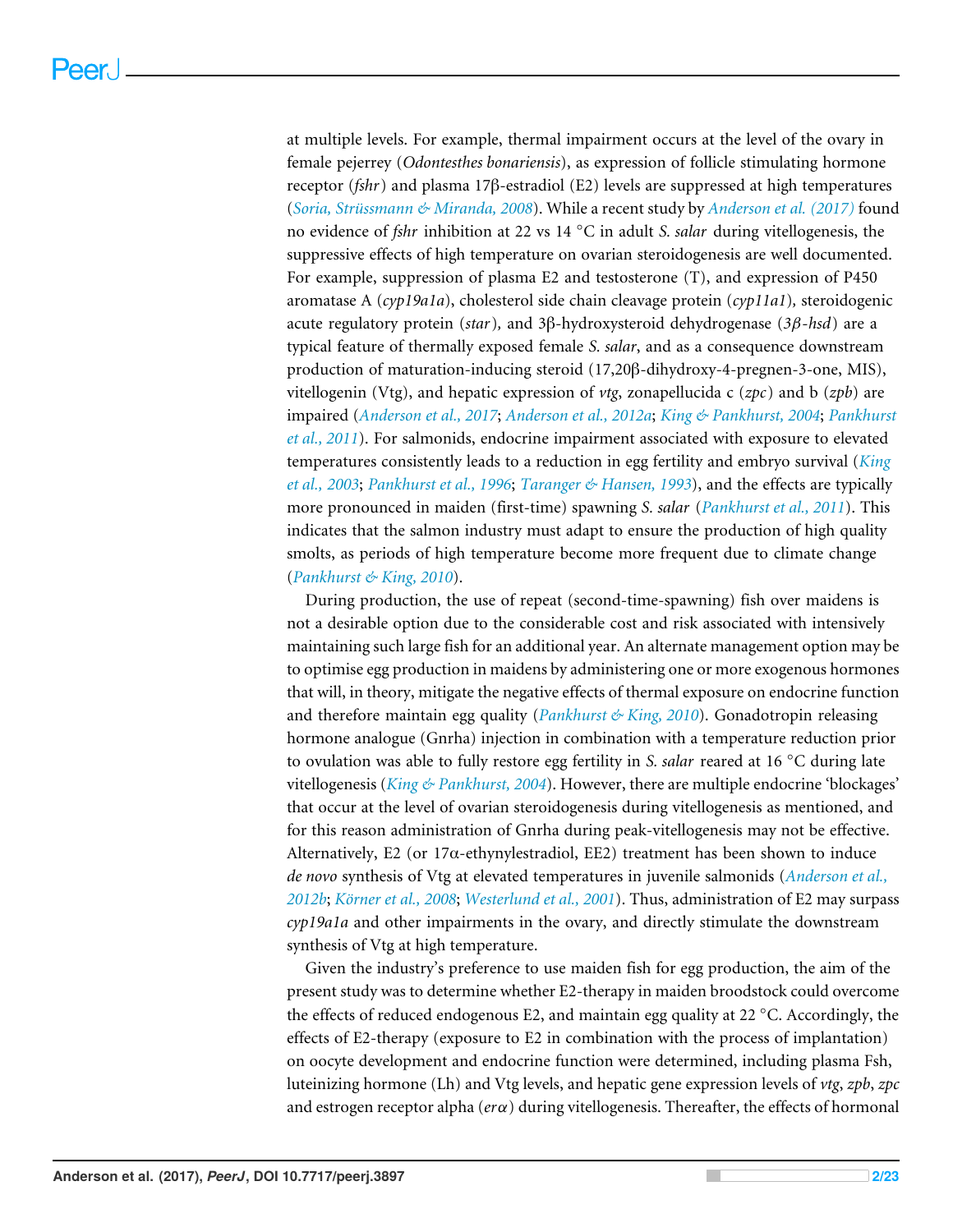<span id="page-2-0"></span>

**Figure 1 Thermal treatment regimes, hormone pellet implant dates (indicated by asterisk) and sampling times (1–4) for maiden** *S. salar* **held at 14 or 22** ◦**C in late summer and autumn. Full-size [DOI: 10.7717/peerj.3897/fig-1](https://doi.org/10.7717/peerj.3897/fig-1)**

and thermal manipulation on the timing of ovulation and subsequent egg fertility and embryo survival were assessed.

# **MATERIALS & METHODS**

#### **Fish husbandry and maintenance**

Maiden (2+ year old) adult females were held in 200  $\text{m}^{3}$  circular tanks at ambient photoperiod and temperature, at the Salmon Enterprises of Tasmania Wayatinah hatchery until February 2010. On the 17th of February, fish were transferred to temperaturecontrolled 4  $m<sup>3</sup>$  Rathbun tanks (14 fish per tank) under simulated ambient photoperiod according to the following 3 treatment groups: (1) 14 °C untreated, (2) 22 °C untreated and (3) 22 °C + E2 implant. Fourteen and 22 °C represent cool and warm Tasmanian summers respectively. Fish were not fed from the time of transfer to the temperature controlled systems in January consistent with hatchery practice for management of this stock of fish. All fish were maintained at the nominated temperature until late March, when they were exposed to a gradual temperature ramp down to 8 ◦C to induce final oocyte maturation and ovulation approximately 1 week before the last sample point as described by *[King &](#page-19-3) [Pankhurst \(2000\)](#page-19-3)* [\(Fig. 1\)](#page-2-0).

Early 2010 was particularly warm, with the average water temperature in late January, and early February reaching 20.5 and 21.0  $\degree$ C respectively. During this period of high air temperatures and very low rainfall, a bush fire spread through Wayatinah, and caused a delay to the experiment start date. As such, ambient water temperatures during the experimental period were approximately 1.5 (January) and 2.0 ◦C (February) warmer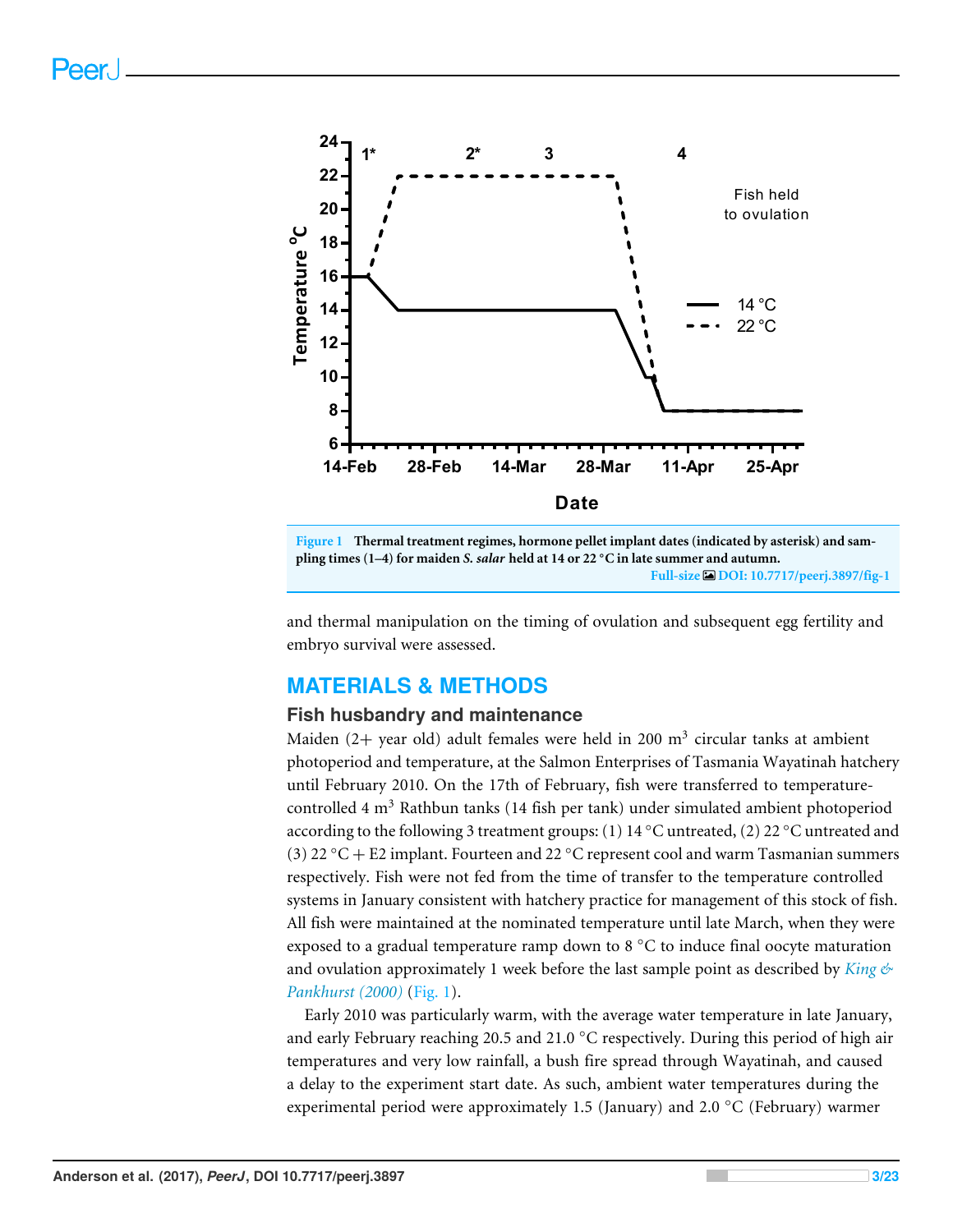than the conditions experienced by stock from our previous work (*[Anderson et al., 2017](#page-18-1)*; *[Anderson et al., 2012a](#page-18-2)*; *[Pankhurst et al., 2011](#page-21-1)*).

#### **Sampling protocol**

Fish maintained at ambient temperature were sampled (*n* = 7) on February 17th (sample 1) to establish a vitellogenic base line for the rest of the experiment [\(Fig. 1\)](#page-2-0). Then on March 5th (sample 2), March 19th (sample 3) and on April 9th (sample 4), seven fish from each group were sampled leaving seven fish from each treatment to progress through to ovulation and stripping in May–June. Fish in group 3 were given E2 pellets at samples 1 and 2. For implantation, fish were anaesthetised in Aqui- $S^{TM}$  and a small ventral incision was made with a scalpel, the pellet was then inserted using forceps and the wound sealed with medical adhesive (Stoma Powder).

For sampling, fish were netted from the holding tanks, terminally anaesthetised in Aqui-S  $<sup>TM</sup>$  (Crop & Food, Lower Hutt, New Zealand), weighed, measured and then blood</sup> sampled by caudal puncture using pre-heparinised syringes fitted with 22 G needles. Blood was centrifuged at 12,000 g, and plasma stored at −20 ◦C. Ovaries were excised, weighed and portions allocated to 50 ml pots containing teleost saline for fecundity estimation and follicle measurement. A segment of ovarian tissue was also fixed in 10% neutral buffered formalin for later histological examination. Segments of liver were transferred to 1–2 ml of RNA Later<sup>TM</sup> (Qiagen, Hilden, Germany), kept at 4 °C overnight, and then stored at −80 °C.

Gonadosomatic indices (GSI) were calculated as (gonad weight/total body weight)  $\times$ 100, and condition factor (CF) as (body weight/length<sup>3</sup>)  $\times$  100. Fecundity was determined by dispersing all ovarian follicles from an ovarian segment of ∼5 g in teleost saline then counting all vitellogenic (opaque) follicles present in the sample. Total fecundity was determined by correction for total ovarian weight and expressed as relative fecundity  $kg^{-1}$  body weight. At ovulation, ova were stripped, fertilised, and incubated under the same conditions as described in *[King et al.](#page-19-2) [\(2003\)](#page-19-2)* for measurement of egg size, fertility and survival to the eyed stage at 250 degree-days of incubation. All animal experiments were conducted in accordance with Australian law under ethical approval issued by the Griffith University and University of the Sunshine Coast Animal Ethics Committees (ENV/01/10/AEC and AN/A/10/50 respectively).

#### **E2 implants**

Pellets containing E2 were manufactured by combining 35 mg of crystalline E2 with 500 µl of unpolymerised silastic elastomer (Dow Corning, Midland, MI, USA), adding accelerant, and then centrifugation in 1.5 ml Eppendorf tubes to provide solid cured pellets. Each fish (approximate weight 3.5 kg) received one pellet at each treatment to give a notional dose of 10 mg  $\text{kg}^{-1}$ .

#### **Plasma hormone and vitellogenin measurement**

Plasma Fsh (all sampling points) and Lh (late March and April only) measurements were performed using an RIA developed for coho salmon (*Oncorhynchus kisutch*) by *[Swanson](#page-21-4) [et al. \(1989\)](#page-21-4)* with some modifications. Briefly, the assay utilised rabbit antisera specific to the *O. kisutch* Fsh or Lh beta subunit (lots #8621 and #38.5.92 respectively), and highly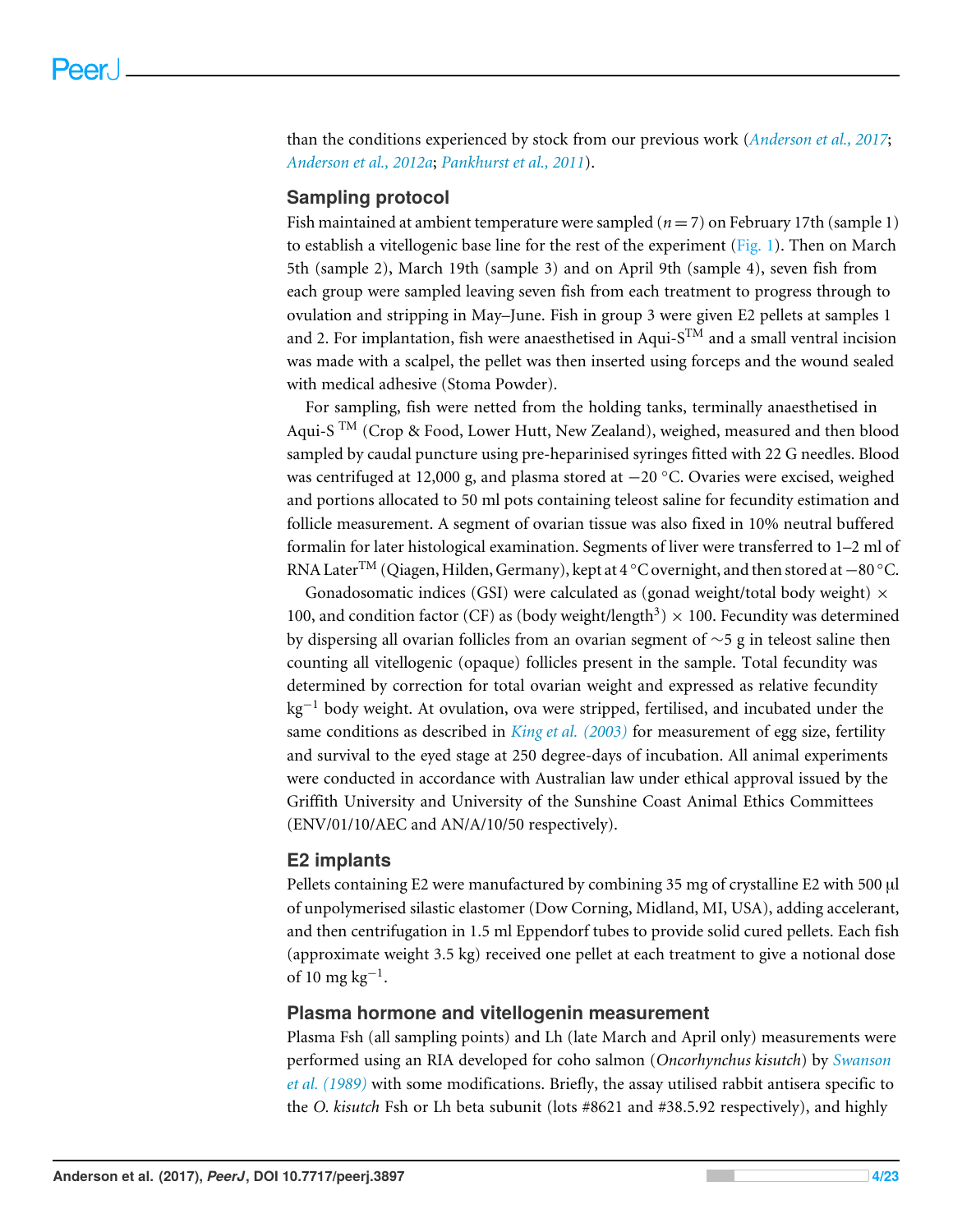purified *O. kisutch* Fsh and Lh as the standards (*[Swanson et al., 1991](#page-21-5)*). In these assays, phosphate buffered saline (pH 7.4) was used instead of barbital, and 500 µl polyethylene glycol (4%) was included on day 4. The cross reactivity of Fsh in the Lh assay, and Lh in the Fsh assay was approximately 4.4 and 6%, respectively (*[Swanson et al., 1989](#page-21-4)*). ANCOVA was performed as part of a previous study to determine whether parallelism was present between *S. salar* plasma and the respective purified *O. kisutch* standard that was serially diluted in PBS-BSA (*[Anderson et al., 2012a](#page-18-2)*). The lower detection limits (LOD) of the Fsh and Lh assays were approximately 0.6 and 0.5  $\mathrm{ng\,ml^{-1}}$  respectively.

Plasma levels of E2, T and cortisol (F) were determined by radioimmunoassay. E2 was extracted from 100  $\mu$ l of plasma using 1 ml ethyl acetate, the reagents and procedure for E2 and T described in *[Pankhurst & Carragher \(1992\)](#page-20-1)*, and for F as in *[Pankhurst et](#page-21-6) [al. \(2008\)](#page-21-6)*. Extraction efficiency was 78, 79 and 74% for E2, T and F respectively as determined by recovery of <sup>3</sup>H-labelled steroid from replicates of a plasma pool. Assay values were corrected accordingly to account for extraction losses. Interassay variability was determined by repeat measurement of a pooled internal standard and was (CV%) 7.4 (*n* = 3), 13.9 and 12.3 (*n* = 2) for E2, T and F respectively.

Plasma Vtg levels were measured by enzyme linked immunosorbent assay using the reagents and protocol as described in *[Watts et al. \(2003\)](#page-22-2)*. Plasma samples were diluted at 1:1,000 in assay buffer for measurements. Interassay variability was assessed by repeat measurement of a Vtg standard from the central part of the assay curve and was 13.1 (CV%, *n* = 7). Pooled internal standards were not used here due to the tendency of Vtg to denature following repeated freeze-thaw cycles. The LOD for the assay was 80 ng ml<sup>-1</sup>.

#### **RNA extraction and cDNA synthesis**

Total RNA was isolated from 15 mg of hepatic tissue using the Illustra RNAspin Mini kit (GE Healthcare, Little Chalfont, UK) according to the manufacturer's protocol. RNA yield and 260/280 purity ratio were determined using the NanoDrop 2000 (Thermo Scientific, Waltham, MA, USA). An RNA integrity number (RIN) was determined for a random sample of hepatic RNA (*n* = 24) using a 2100 bioanalyzer (Agilent, Santa Clara, CA, USA) to establish RNA quality. All RIN values were >8.5.

Four hundred nanograms of liver-derived RNA were used to synthesise cDNA for use in real-time quantitative PCR (qPCR) using the QuantiTect<sup>®</sup> reverse transcription kit (Qiagen). This kit includes a DNA elimination step to remove potential contamination of PCRs by genomic DNA.

#### **Hepatic gene expression**

Gene specific primers (Gsps) for target genes previously optimised for qPCR (*[Pankhurst](#page-21-1) [et al., 2011](#page-21-1)*) were used to amplify hepatic *vtg*, *zpc*, *zpb* (primers detect both *zpba* and *zpbb*, collectively referred to as *zpb*) and the reference gene TATA binding protein (*tbp*) transcripts [\(Table 1\)](#page-5-0). Gsps developed by *[Anderson et al. \(2012b\)](#page-18-3)* were used to amplify hepatic *er*α transcripts.

Each qPCR reaction contained 5 µl Platinum SYBR Green (Invitrogen, Waltham, MA, USA), 200 nM each primer, 1 µl cDNA template, and molecular grade water to a final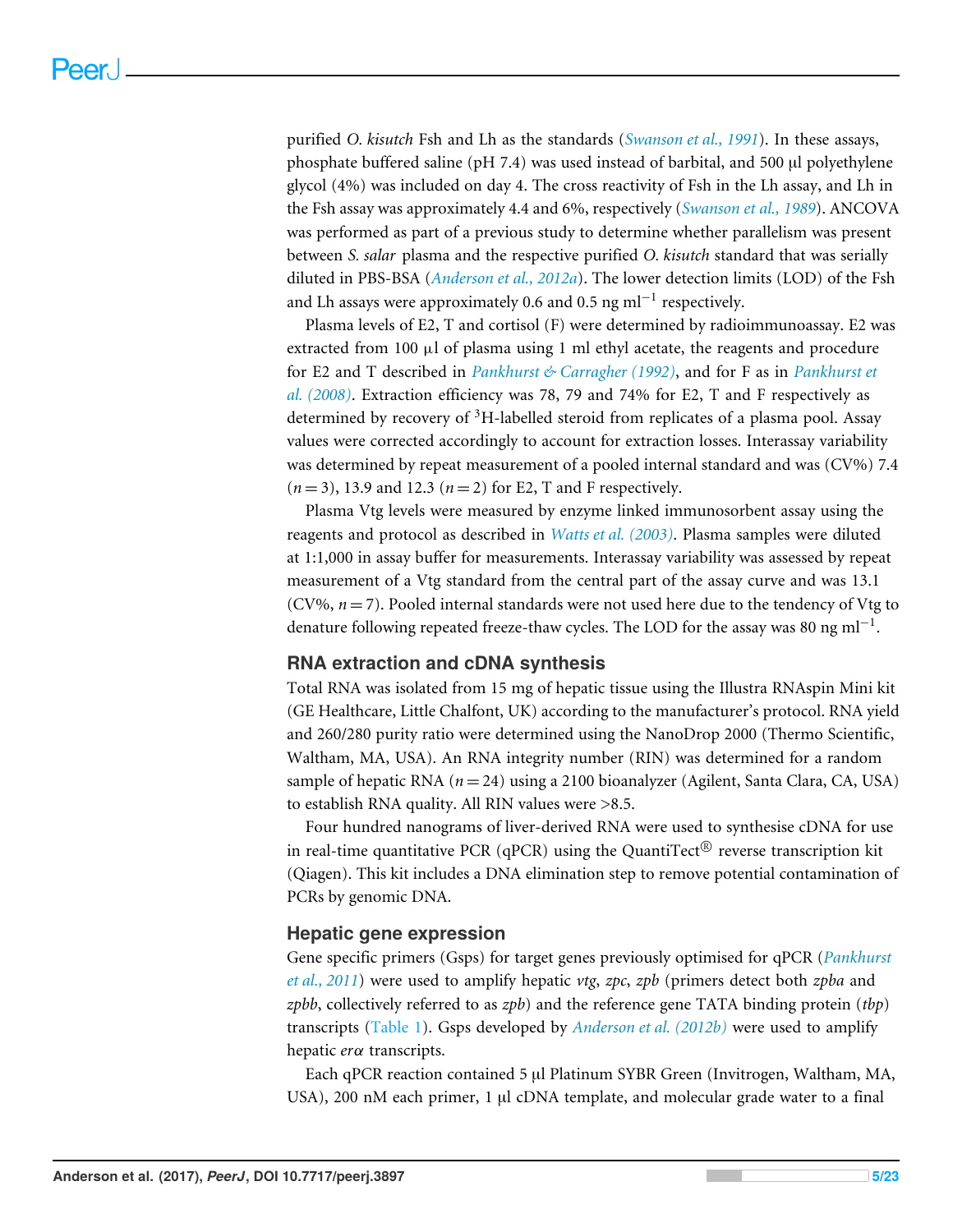<span id="page-5-0"></span>

| qPCR gene specific primers.<br>Table 1 |                |                            |                   |       |                       |
|----------------------------------------|----------------|----------------------------|-------------------|-------|-----------------------|
| Gene name                              |                | Sequence $(5'-3')$         | Prod.<br>size, bp | $E^a$ | Source sequence       |
| Vtg                                    | $\mathbf{F}$   | AAC TTT GCC CCT GAA TTT GC | 95                | 0.984 | DO834857              |
|                                        | $\overline{R}$ | GCT CTA GCC AGA CCC TCC GC |                   |       |                       |
| Zpb                                    | $\mathbf{F}$   | GTT TCC AGG GAT GCC ACT CT | 113               | 0.937 | AJ000664,<br>AJ000665 |
|                                        | R              | TGG TAG ATG GCA AAG GCA GA |                   |       |                       |
| Zpc                                    | $\mathbf{F}$   | GTC CCC CTG CGT ATC TTT GT | 121               | 0.969 | GU075906              |
|                                        | $\overline{R}$ | AAC CTG TCA CTT TGG CAT CG |                   |       |                       |
| Era                                    | $\mathbf{F}$   | AAG CAT GCC GCC TCA GAA AG | 150               | 1.003 | X89959                |
|                                        | R              | TCC TGT GCT CCA GGT CAC CA |                   |       |                       |
| Tbp                                    | F              | TCC CCA ACC TGT GAC GAA CA | 117               | 0.981 | BT059217              |
|                                        | $\overline{R}$ | GTC TGT CCT GAG CCC CCT GA |                   |       |                       |

**Notes.**

<span id="page-5-1"></span><sup>a</sup>E, primer efficiency.

volume of 10 µl. For every gene analysed no-template controls and a calibrator (which was a pool of randomly selected hepatic cDNA) were included to detect possible contamination, and control for in-between run variability, respectively. Negative reverse transcription controls were also analysed to amplify any contaminating genomic DNA.

qPCRs were conducted on a Rotor-gene 6000 series thermal cycler (Qiagen) using the cycling conditions: 50 °C–2 min; 95 °C–2 min; 40 cycles of 95 °C–15 s; 60 °C–15 s, and 72  $\degree$ C–20 s (acquiring). At the end of cycle 40, a melt curve analysis was performed to confirm amplification of a single product as follows: preconditioning 72 ◦C–90 s, followed by a temperature gradient up to 95 ◦C at 1 ◦C per 5 s.

The suitability of using *tbp* as a reference gene for normalisation was assessed by Kruskal–Wallis analysis coupled with Bonferroni's correction (performed on a month-bymonth basis), which revealed no significant differences in *tbp* transcript abundance during the experimental period. In addition, no significant correlation was found between Cq value and sample point by Kendall's tau correlation analysis at  $p \leq 0.01$ . Thus, consistent with our previous work, liver-expressed *tbp* showed consistently high stability under the experimental conditions and was used as a reference gene for normalisation (*[Anderson &](#page-18-4) [Elizur, 2012](#page-18-4); [Anderson et al., 2012b](#page-18-3); [Pankhurst et al., 2011](#page-21-1)*). Rest©2009 (*Pfaffl, Horgan* & *[Dempfle, 2002](#page-21-7)*) was used to normalise the data and calculate expression of target genes for each sample relative to the calibrator/reference sample that was analysed in each run.

#### **Statistical analysis**

For multiple comparisons (at sample times 2, 3 and 4) of means of morphometric, plasma hormone and plasma Vtg data, one-way ANOVA with post-hoc comparison of means by Tukeys-b was performed using the SPSS (version 15.0) statistical package. Differences in gene expression levels were detected non-parametrically using the Kruskal–Wallis test coupled with Bonferroni's Correction to reduce the risk of type 1 error. The *P* value for significance was set at 0.05 for all analyses.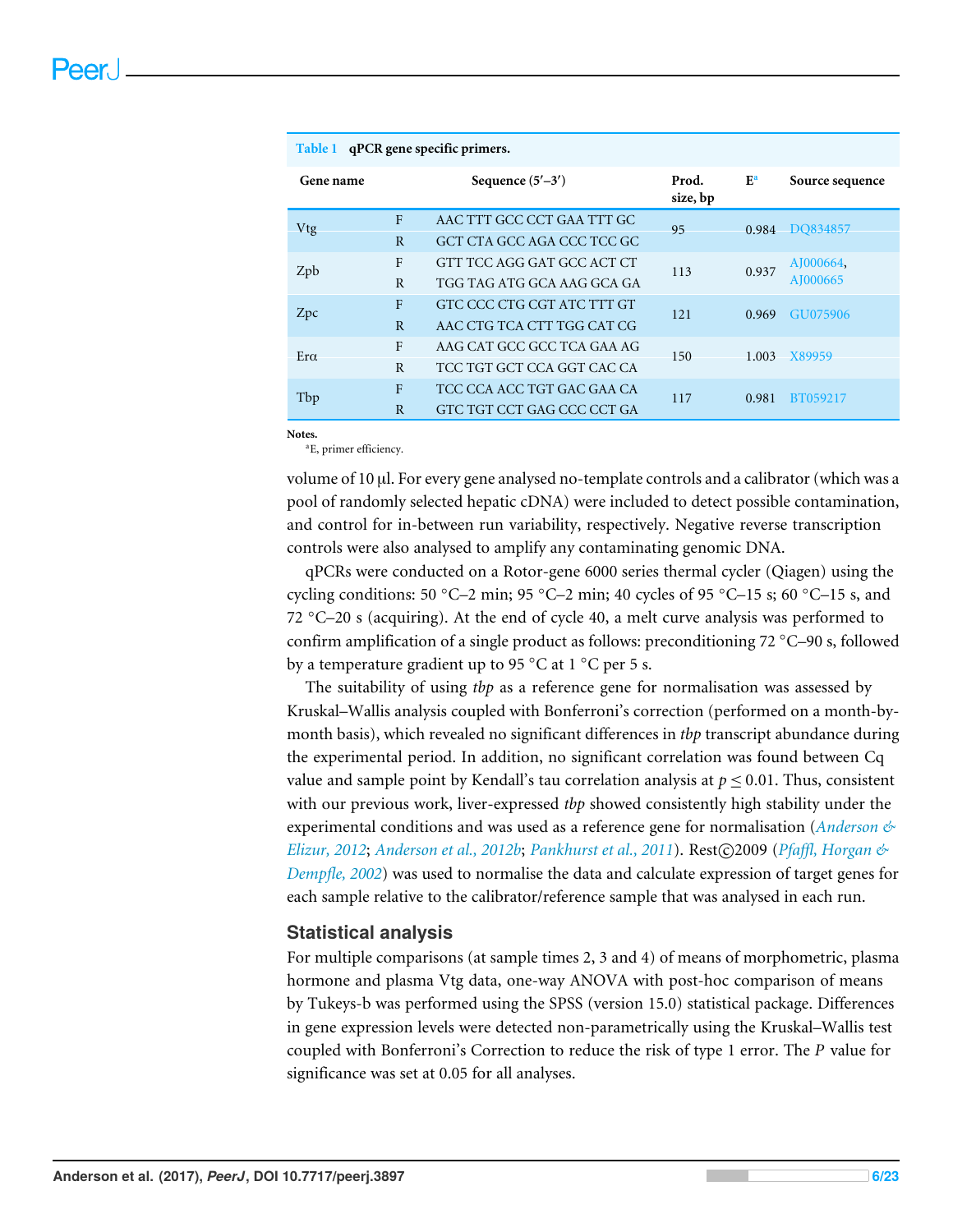#### **RESULTS**

#### **Morphometric data**

There was no significant difference in the mean length or weight of fish in any treatment group (data not shown). Similarly, there was no difference in CF among groups at any time, however there was a significant increase in gonad mass in E2-treated fish held at 22 ◦C in late March (data not shown). GSI was higher in E2-treated fish at sample 3 (late March) relative to other groups, and at sample 4 (early April), GSI was lowest in the untreated 22  $\degree$ C [\(Fig. 2A\)](#page-7-0). Follicle diameter followed the same pattern of significance as GSI for the duration of the experimental period [\(Fig. 2B\)](#page-7-0).

There were no significant differences in absolute or relative fecundity between groups at any time [\(Figs. 3A](#page-8-0) and [3B\)](#page-8-0). However, fish from all groups showed the presence of atretic follicles in the ovary during vitellogenesis (Fig.  $3C$ ). At sample 3, histological examination revealed higher levels of atresia in E2-treated fish held at 22 ◦C, than in the other two groups. At sample 4, there were high levels of atresia in both groups of fish maintained at 22 °C. However, due to high levels of variation for both groups of fish at 22 °C, only the level of atresia for E2-treated group at 22 °C was significantly different from fish maintained at 14 ◦C whose level of atresia appeared to decline from sample 3 to 4.

#### **Ovulation, egg fertility and survival**

Fish held at 14 ◦C began ovulating in early June and had completed ovulation three weeks later [\(Fig. 4\)](#page-9-0). The initiation of ovulation among untreated fish held at 22 °C was delayed by one week relative to 14  $°C$ , and only 70% of those fish had ovulated by 22nd June. The pattern was similar in E2-treated fish held at 22 ◦C, with the additional effect that only 50% of the E2-treated fish ovulated by the end of June. For fish that did ovulate, there were no differences in absolute or relative fecundity between groups [\(Figs. 5A](#page-10-0) and [5B\)](#page-10-0). Egg diameters and volumes were larger in E2-treated fish held at 22 ◦C than in both other groups, and eggs of untreated fish held at  $14 °C$  were in turn larger than those from the control group at 22 °C [\(Figs. 5C](#page-10-0) and [5D\)](#page-10-0). In contrast, egg fertility and survival to the eyed stage was highest in untreated fish maintained at 14 ◦C, reduced in untreated fish at 22 ◦C, and further reduced in E2-treated fish held at 22  $^{\circ}$ C [\(Figs. 5E](#page-10-0) and [5F\)](#page-10-0).

#### **Plasma hormones and Vtg**

Levels of plasma Fsh were low and very similar among all groups of fish (means ranged between 0.73 and 1.03 ng ml<sup>-1</sup>) at sample points 1, 2 and 3 [\(Fig S1\)](http://dx.doi.org/10.7717/peerj.3897#supp-1). At sample point 4, there were no statistically significant differences in the levels of plasma Fsh, although levels were slightly higher in the 22 °C (1.61  $\pm$  0.82 ng ml<sup>-1</sup>) than in the 14 °C group (0.80  $\pm$ 0.12 ng ml<sup>-1</sup>), and the E2-treated group at 22 °C was in-between at 1.06  $\pm$  0.11 ng ml<sup>-1</sup>. Levels of plasma Lh ranged between (means) 0.55 and 0.81  $\mathrm{ng}\,\mathrm{ml}^{-1}$  at sample points 3 and 4, and no significant differences were detected between groups (data not shown).

Plasma T levels were depressed in maiden fish reared at 22 ◦C relative to 14 ◦C at samples 2 and 4; while T levels in E2-treated fish at 22 °C were lower than all other groups at samples 2, 3 and 4 [\(Figs. 6A](#page-11-0) and [6B\)](#page-11-0). Plasma E2 levels were suppressed in untreated fish held at 22 °C relative to 14 °C at samples 2 and 3 [\(Fig. 6A\)](#page-11-0). E2 levels were at an intermediate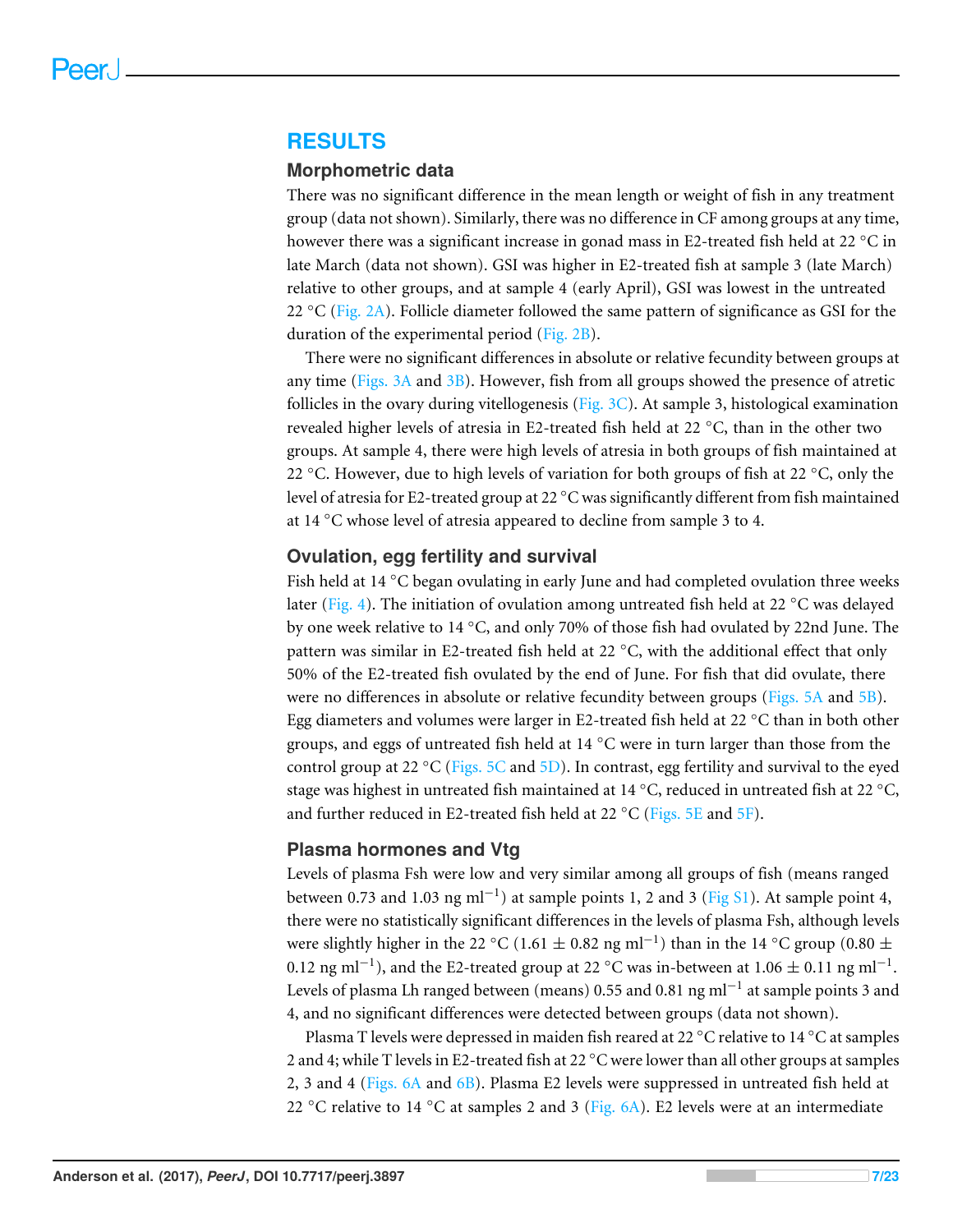Peer.

<span id="page-7-0"></span>



Full-size [DOI: 10.7717/peerj.3897/fig-2](https://doi.org/10.7717/peerj.3897/fig-2)

value in the E2-treated group at sample 2, but were the highest of any group at sample 3. Plasma E2 levels of all groups of fish were similar at sample point 4. Plasma F levels were low (<10 ng.m1<sup>-1</sup>) in all fish at samples 1 and 2 [\(Fig. 6C\)](#page-11-0). At sample 3, plasma F was elevated in E2-treated fish at 22 °C above both other groups. At sample 4, plasma F levels were similar among groups, but were generally higher than levels observed at other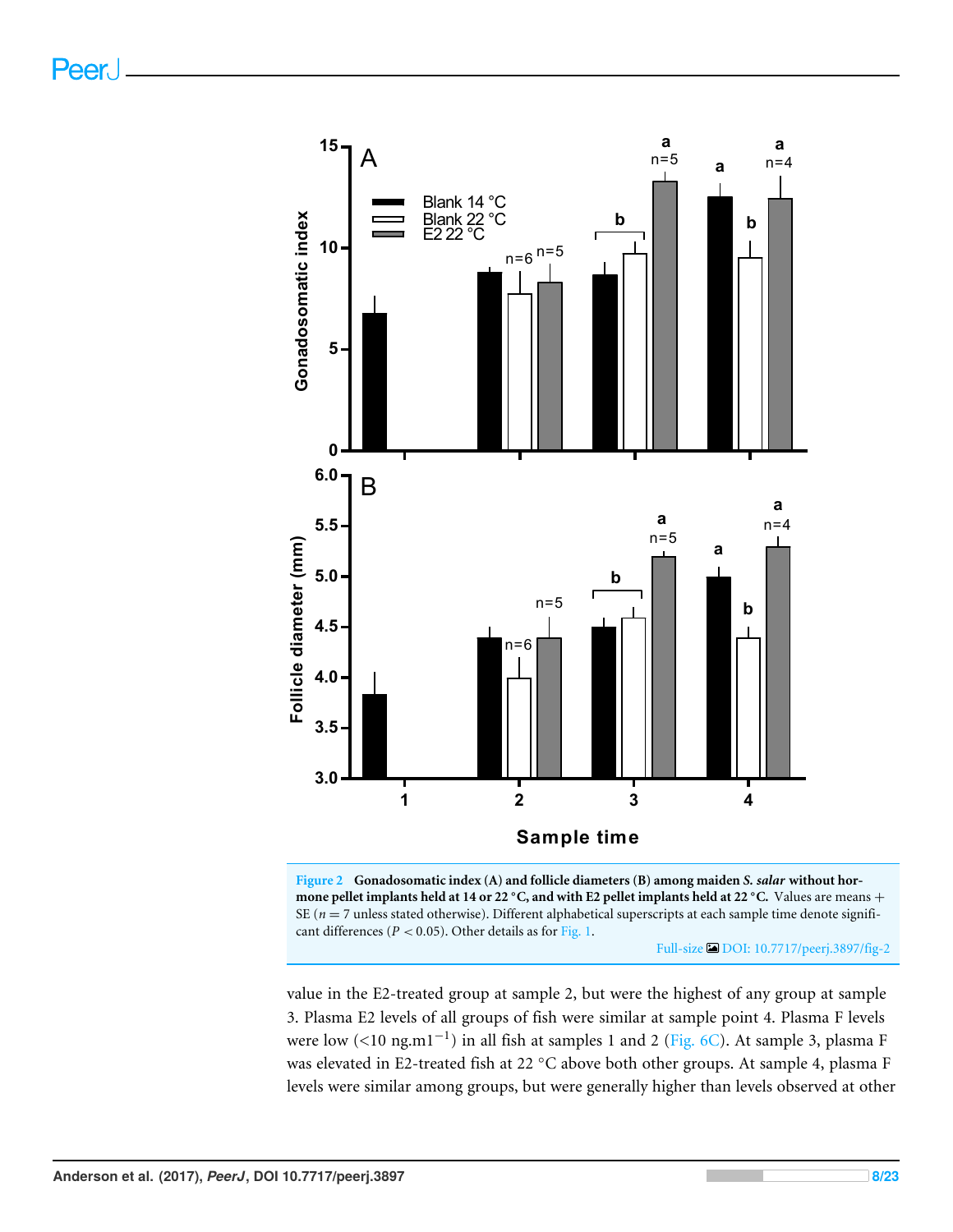<span id="page-8-0"></span>

**Figure 3 Absolute (A) and relative fecundity (B) and the proportions of atretic follicles (C) in the ovaries of maiden** *S. salar* **without hormone pellet implants held at 14 (open bars), or 22** ◦**C (crosshatched bars), and fish with E2 pellet implants held at 22** ◦**C (black bars).** Values are means + SE (*n* = 7 unless stated otherwise). Different alphabetical superscripts at each sample time denote significant differences (*P* < 0.05) except for % atresia at sample time 4 (\**P* < 0.057; *F* = 3.486). Other details as for [Fig. 1.](#page-2-0)

Full-size [DOI: 10.7717/peerj.3897/fig-3](https://doi.org/10.7717/peerj.3897/fig-3)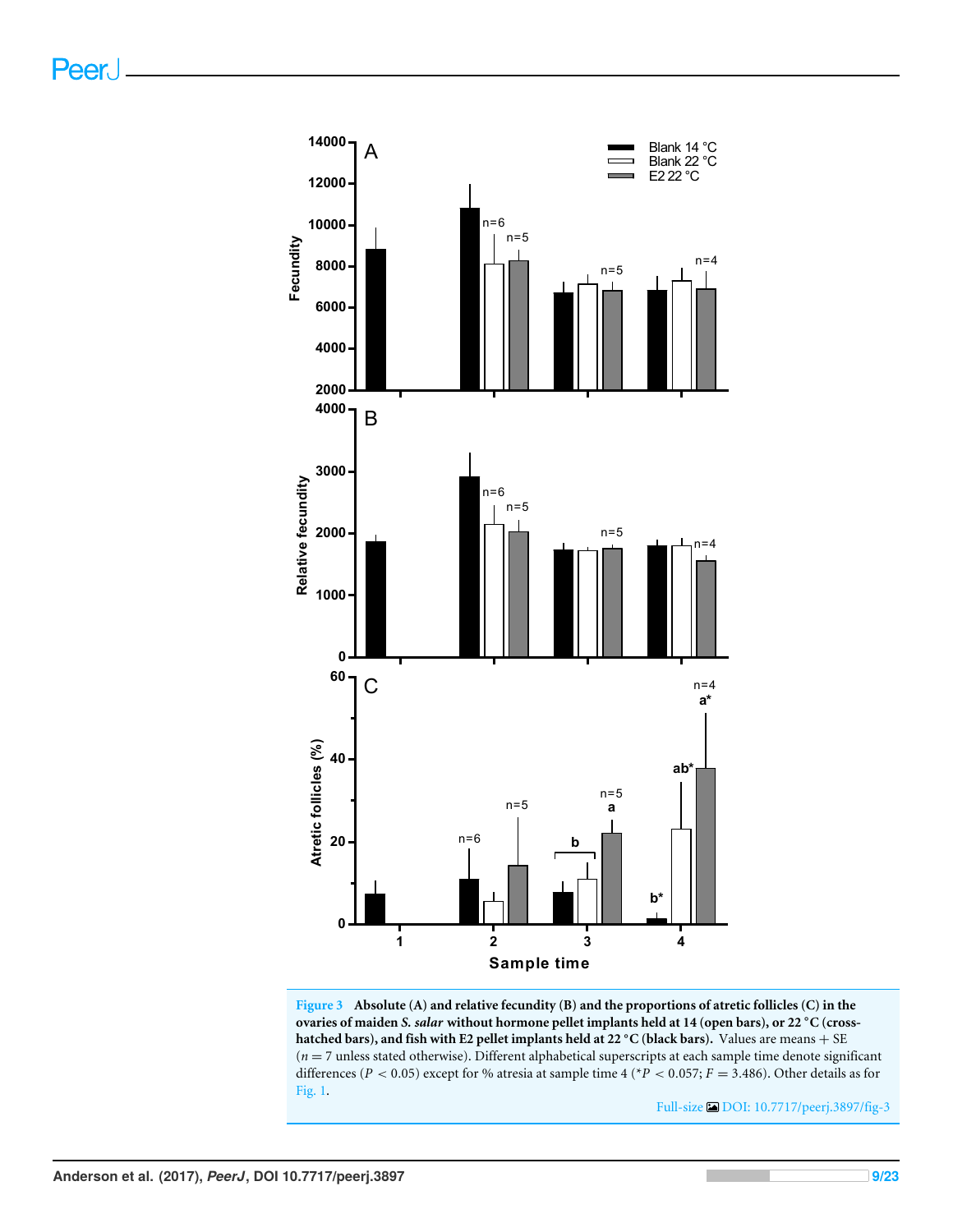<span id="page-9-0"></span>

**Figure 4 Cumulative ovulation in maiden** *S. salar* **spawners without hormone pellet implants held at 14 and 22** ◦**C, and fish with E2 pellet implants held at 22** ◦**C during autumn. Full-size [DOI: 10.7717/peerj.3897/fig-4](https://doi.org/10.7717/peerj.3897/fig-4)**

sample points. Plasma Vtg levels were relatively stable across sample times among fish held at 14 °C [\(Fig. 6D\)](#page-11-0). There was no significant suppression of plasma Vtg as a result of thermal challenge at any sample time; although levels were slightly lower in fish maintained at 22 ◦C relative to 14 ◦C at samples 2 and 3. In contrast, plasma Vtg levels were elevated in E2-treated fish held at 22 ◦C relative to untreated fish at 22 ◦C at sample points 2, 3 and 4, and untreated fish at 14 ◦C at samples 3 and 4.

#### **Hepatic gene expression**

Vitellogenin gene expression was similar among all groups at sample 2, and was higher in E2-treated fish at 22  $\degree$ C than all other groups at sample 3 [\(Fig. 7A\)](#page-12-0). At sample 4, there was no significant difference in *vtg* gene expression levels between groups. Zonapellucida c gene expression levels were similar among groups at sample 2, then were higher in the treated and untreated groups at 22  $\degree$ C compared to the 14  $\degree$ C group at sample 3 [\(Fig. 7C\)](#page-12-0). At sample 4, thermal suppression of *zpc* gene expression was observed in the untreated and E2-treated groups at 22 ◦C relative to the untreated group at 14 ◦C. Similarly to *zpc*, *zpb* gene expression levels were not different between groups at samples 2 and 3, while thermal suppression was observed in both groups maintained at 22 °C at sample 4 [\(Fig. 7D\)](#page-12-0). There were no significant differences in *er*α gene expression levels at any sample time, except for sample 3, where expression was higher in the 22  $\degree$ C control group relative to all other groups [\(Fig. 7B\)](#page-12-0).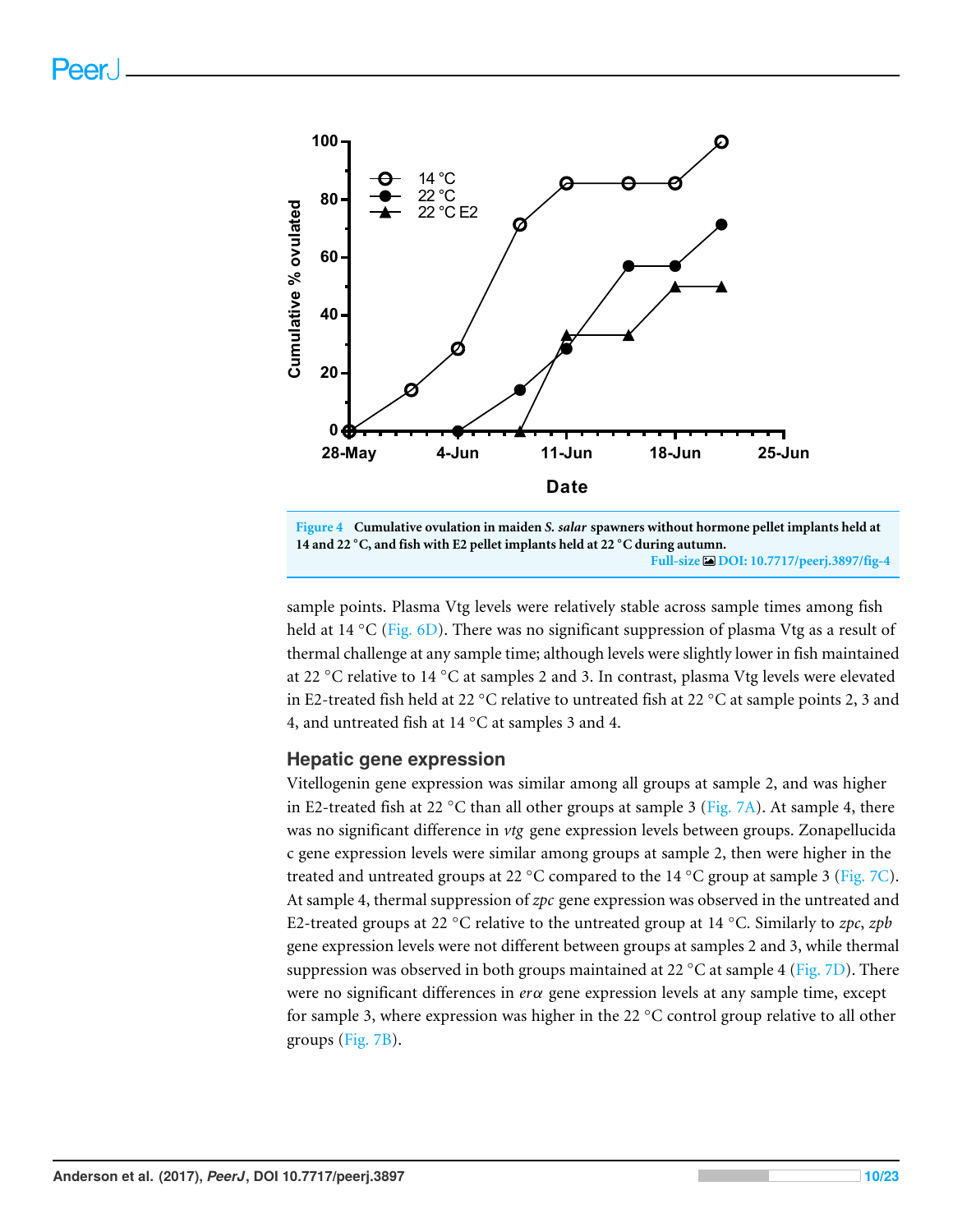<span id="page-10-0"></span>

**Figure 5 Post-ovulatory fecundity (A, B), oocyte diameter (C) and volume (D), fertility (E), and survival to eyed egg stage (F) among maiden** *S. salar* **without hormone pellet implants held at 14 or 22** ◦**C, and with E2 pellet implants held at 22** ◦**C.** Values are mean + SE (or 95% confidence limits for % data)  $(n=7, 5 \text{ and } 3 \text{ for the three groups respectively}; n=1 \text{ for eved egg survival in } 22 \text{ °C} + \text{ pellet group}).$  Different alphabetical superscripts among sample times denote significant differences (*P* < 0.05) unless stated otherwise.

Full-size [DOI: 10.7717/peerj.3897/fig-5](https://doi.org/10.7717/peerj.3897/fig-5)

# **DISCUSSION**

The present study was performed to determine whether E2-therapy during vitellogenesis could offset the negative effects of thermal challenge on oocyte development, endocrine function and subsequent egg quality in maiden spawning *S. salar*. Temperature and/or hormonal treatment had no effect on fish length, weight or condition factor indicating that the experimental outcomes were not biased by these parameters. In contrast, follicle diameter and subsequently GSI were higher in E2-treated fish at 22 ◦C than in fish from untreated groups maintained at 14 and 22 ◦C at sample 3 (late March), and untreated fish maintained at 22 ◦C at sample 4 (April). Ovarian growth occurs primarily as a result of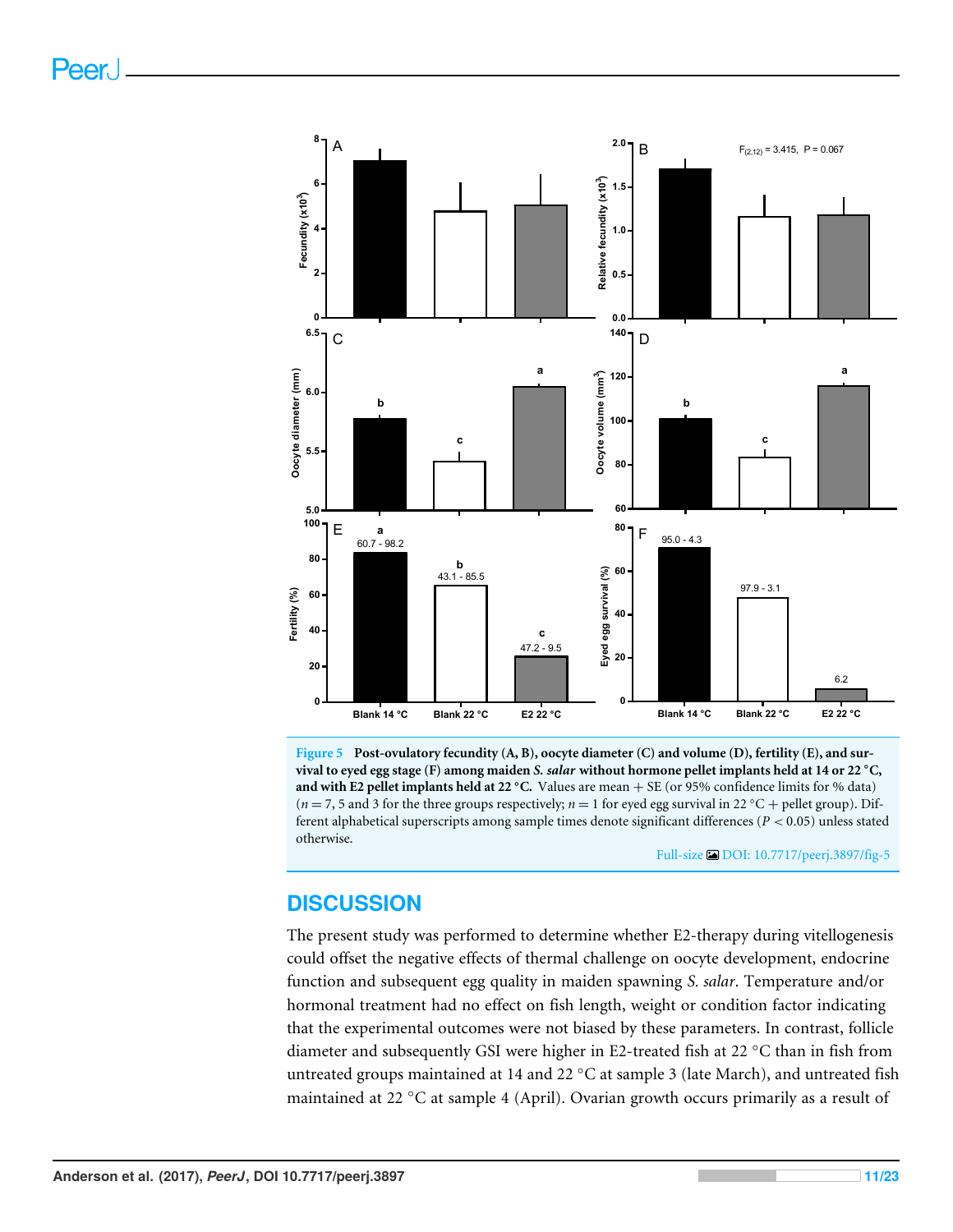<span id="page-11-0"></span>

**Figure 6 Plasma levels of estradiol (A), testosterone (B), cortisol (C) and vitellogenin (D) among maiden** *S. salar* **spawners without hormone pellet implants held at 14 (open bars) or 22** ◦**C (crosshatched bars), and fish with E2 pellet implants held at 22** ◦**C (black bars).** Values are means + SE (*n* = 7 unless stated otherwise). Different alphabetical superscripts among sample times denote significant differences ( $P < 0.05$ ). Other details as for [Fig. 1.](#page-2-0)

Full-size [DOI: 10.7717/peerj.3897/fig-6](https://doi.org/10.7717/peerj.3897/fig-6)

Vtg uptake into the oocyte (*[Tyler, Sumpter & Bromage, 1988](#page-22-3)*), and in the present study, E2-treated fish at 22 °C displayed higher levels of plasma Vtg than the control group at 22 °C at samples 2, 3 and 4. This difference was reflected by an increase in the rate of oocyte growth in E2-treated relative to untreated fish at elevated temperature. These results demonstrate that E2-treatment helped to maintain oocyte growth at 22 ◦C, and imply that the mechanisms governing Vtg uptake into developing oocytes are not impaired at high temperature in salmonids. Similarly, *[Tyler, Sumpter & Bromage \(1987\)](#page-22-4)* demonstrated that *in vitro* maintenance of rainbow trout (*Oncorhynchus mykiss*) follicles at 25 ◦C did not inhibit the uptake of Vtg from the culture medium relative to follicles held at between 0 and 20 ◦C (*[Tyler, Sumpter & Bromage, 1987](#page-22-4)*).

There was no significant difference in absolute or relative fecundity between the groups during reproductive development. However, histological analysis revealed the presence of atretic follicles in all groups at all sample times. The presence of atresia in maiden fish reared at 14 ◦C was unexpected as our previous work has shown that atresia is either absent or affects very few follicles in maiden fish maintained at 14 ◦C (*[Pankhurst et al., 2011](#page-21-1)*). Inspection of temperature records for the period prior to experimental set up showed that the maiden broodstock had experienced temperatures of between 18−22 ◦C during early February 2010, whereas ambient pre-set up temperatures from our previous broodstock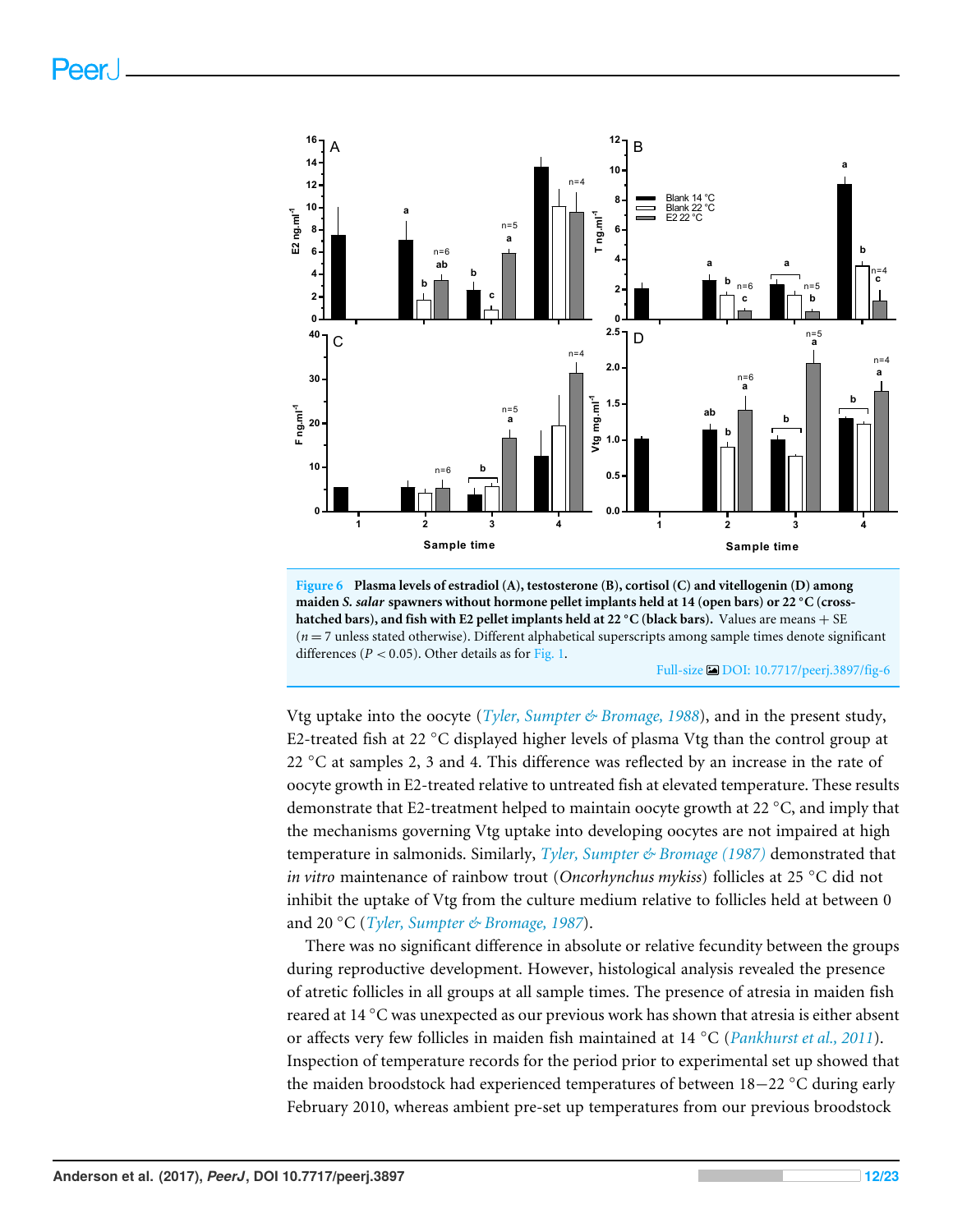<span id="page-12-0"></span>

**Figure 7 Relative gene expression of vitellogenin (A), estrogen receptor** α **(B), zona pellucida c and b (C and D) among maiden** *S. salar* **without hormone pellet implants held at 14 or 22** ◦**C, and with E2 pellet implants held at 22 °C.** Values are means  $+$  SE ( $n = 7$  unless stated otherwise). Different alphabetical superscripts among sample times denote significant differences ( $P < 0.05$ ). Other details as for [Fig. 1.](#page-2-0) Full-size [DOI: 10.7717/peerj.3897/fig-7](https://doi.org/10.7717/peerj.3897/fig-7)

experiments did not exceed 17 ◦C. This occurred due to higher-than-normal ambient temperatures during summer in combination with a delay of experimental set-up due to an approaching bushfire. Therefore, it appears that the maiden fish used in this study had some degree of unanticipated thermal exposure during February, a month that corresponds to a period of vitellogenesis that is particularly sensitive to high temperature (*[King, Pankhurst &](#page-19-4) [Watts, 2007](#page-19-4)*). It appears that fish maintained at 14 °C recovered somewhat from the pre-set up thermal exposure as evidenced by a steady decrease in the rate of ovarian atresia from sample 2 onwards. On the contrary, there was no evidence of recovery in fish reared at  $22 °C$ , and the number of atretic follicles was generally higher in fish that received an E2 implant relative to the control group at 22  $\degree$ C. The presence of atretic follicles in both groups of fish maintained at 22 ◦C throughout development is broadly consistent with the general effects of elevated temperature on gonadal morphology in fish (*[Linares-Casenave, Eenennaam &](#page-20-2) [Doroshov, 2002](#page-20-2)*; *[Pankhurst et al., 2011](#page-21-1)*; *[Soria, Strüssmann & Miranda, 2008](#page-21-0)*). Furthermore, E2-treated fish displayed an increased rate of atresia even though oocyte growth was promoted at 22 ◦C. In fathead minnow (*Pimephales promelas*) waterborne exposure to E2 (27.3 ng l−<sup>1</sup> ) resulted in a high incidence of ovarian atresia (*[Miles-Richardson et al., 1999](#page-20-3)*). However, plasma E2 levels in E2-treated fish at 22 °C did not appear to exceed 12 ng ml<sup>-1</sup>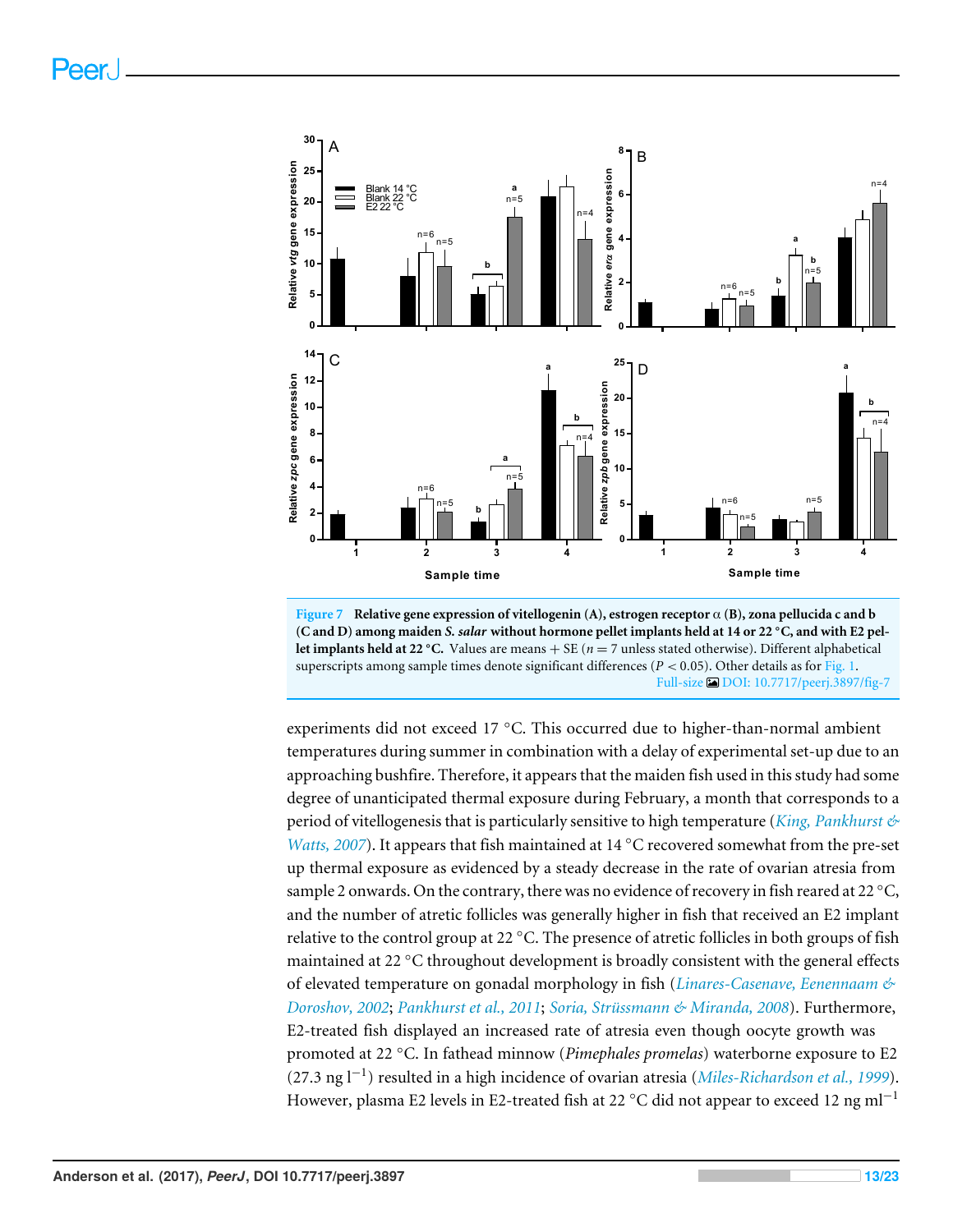which is below the concentration of plasma E2 observed in maiden fish (up to 20 ng ml<sup>-1</sup>) reared at 14 ◦C from our previous experiments that did not display significant ovarian atresia (*[Pankhurst et al., 2011](#page-21-1)*). On the other hand, plasma F levels were significantly higher in E2-treated fish sample 3, and higher to some extent at sample 4 relative to untreated fish at 14 and 22  $\degree$ C. This implies that the second hormonal implantation was perceived as stressful. In many species, stress and the subsequent production of cortisol has been linked to an increased incidence of ovarian atresia during reproductive development (*[Clearwater](#page-18-5) [& Pankhurst, 1997](#page-18-5)*; *[Cleary, Pankhurst & Battaglene, 2000](#page-19-5)*). Therefore it is possible that atresia occurred as a part of a stress response to E2-implantation and not inappropriate levels of plasma E2 per se.

Timing of ovulation was similar between the E2-treated and control group at 22  $^{\circ}$ C, and the initiation of ovulation for these groups was delayed by 1 week relative to the control group at 14  $\degree$ C. There is evidence suggesting that in salmonids, delays in ovulation at high temperature occur as a result of dopamine mediated inhibition of Lh secretion (*[Gillet,](#page-19-6) [Breton & Mikolajczyk, 1996](#page-19-6)*) and suppression of plasma maturation inducing hormone (*[King & Pankhurst, 2004](#page-19-1)*). Furthermore, a recent study by *[Anderson et al. \(2017\)](#page-18-1)* reported the thermal suppression of *star* and *3*β*-hsd* in the month preceding ovulation, providing more evidence to suggest the impairment of ovarian steroidogenesis. Unfortunately our sampling schedule did not capture the rise in plasma Lh that typically occurs just prior to ovulation, and basal plasma levels of Lh did not differ among groups up until at least 50 days prior to the onset on ovulation. Having said that, the timing of ovulation was similar between treated and untreated groups at 22  $°C$ , suggesting that implantation with E2 did not significantly affect the events associated with FOM and ovulation in those fish that ovulated successfully. However, only 50 and 70% of E2-treated and untreated fish respectively ovulated at 22 ◦C compared to 100% in the 14 ◦C control group. This may indicate that thermal exposure in combination with stress related to E2-implantation inhibited ovulation in some fish, although any such inhibitory effects of temperature and cortisol were not reflected by the Lh data.

For fish that had ovulated by the end of June, absolute and relative fecundity was not affected by the experimental conditions. The largest and smallest eggs were produced by E2-treated and untreated fish respectively at 22 °C, and fish from the 14 °C group produced eggs of an intermediate size. The production of large eggs in E2-treated fish is consistent with the higher concentration of plasma Vtg and presumably Vtg uptake observed for this group at samples 3 and 4 relative to all other groups. These results indicate that treatment with E2 is able to offset the negative impacts of high temperature on egg size typically observed in *S. salar*. However, the stimulatory effect of E2-treatment on oocyte growth did not translate into an increase in egg fertility or embryo survival. In fact, egg fertility and embryo survival from E2-treated fish at 22 ◦C were markedly reduced relative to untreated fish maintained at 14 and 22 ◦C. While treatment with estrogens has been linked to reductions in egg quality at some concentrations (*[Lahnsteiner et al., 2006](#page-20-4)*; *[Peters et al.,](#page-21-8) [2007](#page-21-8)*), it appears that in the present study, plasma E2 levels in E2-treated fish at 22 ◦C were generally similar to those observed in the untreated group at  $14 \degree C$  that displayed a higher level of egg fertility and survival. In addition, previous research has demonstrated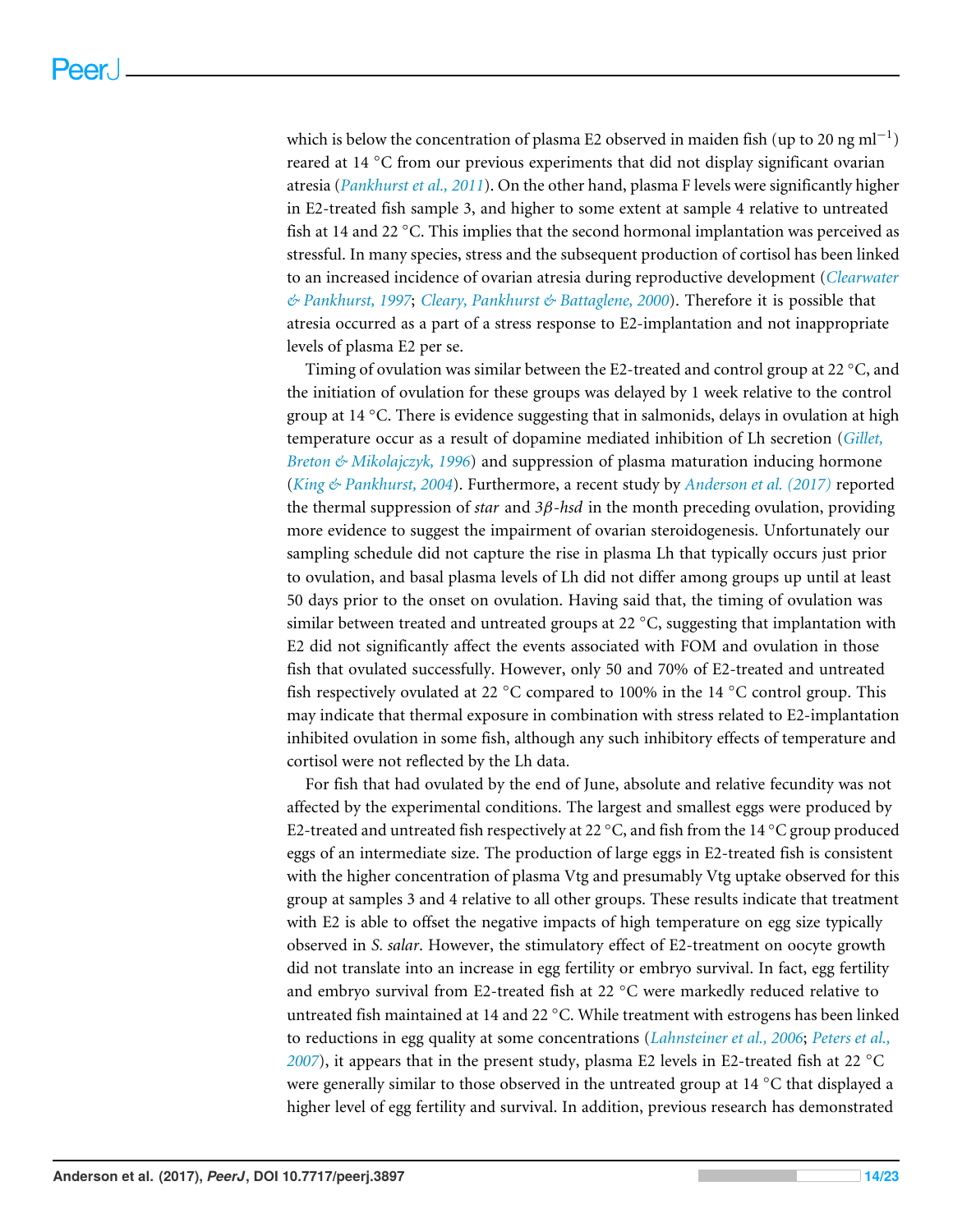that plasma E2 levels are stable for between 7–14 days after implantation of a single silastic E2 pellet in other species (*[Pankhurst, Stacey & Peter, 1986](#page-21-9)*) and juvenile *S. salar* (*[Anderson](#page-18-3) [et al., 2012b](#page-18-3)*). Therefore it is unlikely that the E2 profiles in the present study were so inappropriate that egg quality was dramatically reduced as a result E2-implantation. On the other hand, plasma F levels were elevated in the E2-treated group after receiving a second hormonal implant which is an indicator of stress as previously mentioned. Stress is able to reduce reproductive performance in many species (*[Schreck, 2010](#page-21-10)*), and it is possible that egg quality was lower in E2-treated fish as a result of the implantation process. However, this is hard to assess in the absence of data from fish receiving a blank implant, or a hormonal treatment via less invasive means. Plasma F levels were not elevated after the first round of hormonal treatment, which suggests that use of a single implant with a slower rate of hormone release warrants investigation.

Plasma T was lower in untreated fish reared at 22 ◦C relative to 14 ◦C at samples 2 and 4, and plasma T was further suppressed in E2 treated fish relative to the 22 ◦C control groups at samples 2, 3 and 4. It was previously suggested that thermal inhibition of steroidogenesis may be in part caused by the downregulation of gonadal *fshr*, as this has been demonstrated in other species (*[Soria, Strüssmann & Miranda, 2008](#page-21-0)*). However, *[Anderson et al. \(2017\)](#page-18-1)* found no evidence to suggest that ovarian *fshr* was suppressed in female *S. salar* reared at 22 ◦C, while the expression of other factors such as *cyp11a1* were impaired, and could contribute to impairment of T production (*[Anderson et al., 2012a](#page-18-2)*). In addition, E2 treatment is able to regulate *cyp19a1a* through a positive or negative feedback in the ovary depending on the species and stage of reproductive development (*[Guiguen et al., 2010](#page-19-7)*). Therefore, if a positive feedback loop was functioning at high temperature, plasma T may have been further depressed in E2-treated fish due increased *cyp19a1a* mediated conversion of T to E2. However, this is unlikely as the gene expression of *cyp19a1a* is typically down-regulated in response to elevated temperature in both adult and juvenile fish (*[Anderson et al., 2012a](#page-18-2)*; *[Lim et al., 2003](#page-20-5)*; *[Van Nes & Andersen, 2006](#page-22-5)*). On the other hand, exogenous treatment with natural or synthetic estrogen has been shown to down-regulate the gonadal gene expression of various steroidogenic enzymes in several species (*[Hogan et al., 2010](#page-19-8)*; *[Kishida & Callard, 2001](#page-19-9)*; *[Nakamura, Kusakabe & Young,](#page-20-6) [2009](#page-20-6)*). Therefore, the additive effects of thermal and E2-treatment induced impairment of steroidogenesis may have underpinned the significant depression of T levels in E2 treated fish at 22  $\mathrm{^{\circ}C}$  relative to all other groups.

In the present study, there was no evidence to suggest that E2-treatment affected hepatic *er*α gene expression at any point during reproductive development. This is contradictory to many studies on salmonids where E2 treatment resulted in an increase in the levels of *er*α at normal and elevated temperatures (*[Anderson et al., 2012b](#page-18-3)*; *[Arukwe et al., 2002](#page-18-6)*; *[MacKay,](#page-20-7) [Raelson & Lazier, 1996](#page-20-7)*; *[Westerlund et al., 2001](#page-22-1)*). The apparent discrepancy between the present and aforementioned studies may have occurred as a result of cortisol mediated inhibition of*er*α expression. For example, in vitellogenic *O. mykiss* maintained at 12−15 ◦C, treatment with cortisol down-regulated the hepatic expression of *er* (*[Lethimonier et al.,](#page-20-8) [2000](#page-20-8)*). Therefore, the expected stimulatory effect of E2-treatment on hepatic *er*α may have been offset by cortisol in the present study. Nevertheless, *er*α expression in fish maintained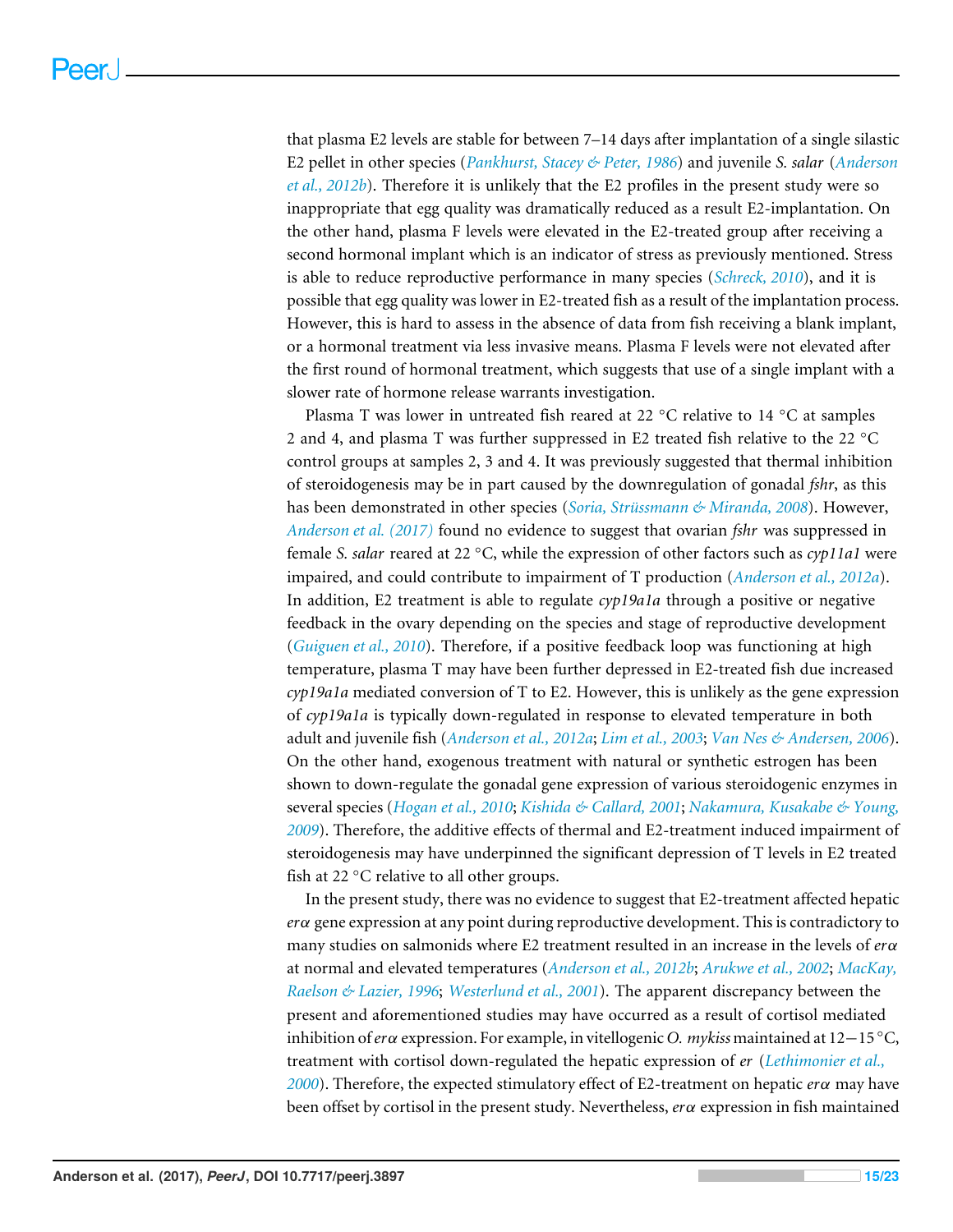at 22  $°C$  was not suppressed relative to fish reared at 14  $°C$ , consistent with previous studies (*[Anderson et al., 2012b](#page-18-3)*; *[Pawlowski et al., 2000](#page-21-11)*), and E2-treated fish displayed *er*α gene expression levels that were similar to those observed in untreated fish at 14 and 22 ◦C for the duration of the experiment (except for the 22  $\degree$ C untreated group at sample 3). Therefore, even though both E2-treatment and plasma cortisol are able to modulate *er*α expression in many species, it appears that there was no net change in *er*α expression in response to either of these variables in the present study.

Treatment with E2 at 22 ◦C significantly increased *vtg* expression at sample 3 relative to all other groups which is broadly consistent with the role of E2 in Vtg regulation (*[Berg,](#page-18-7) [Westerlund & Olsson, 2004](#page-18-7)*; *[Lim, Ding & Lam, 1991](#page-20-9)*). Vtg up-regulation in response to E2 demonstrates that hepatic responsiveness is maintained in adult broodstock at 22 ◦C, even though previous research in tilapia (*Oreochromis aureus*) and *S. salar* has shown that hepatic ER binding affinity is reduced at elevated temperature (*[Tan et al., 1999](#page-22-6)*; *[Watts et](#page-22-7) [al., 2005](#page-22-7)*). This corroborates the findings from our previous work on E2-treated juvenile *S. salar* where vitellogenesis in fish held at 22 ◦C was not impaired relative to fish reared at 14 ◦C (*[Anderson et al., 2012b](#page-18-3)*). At sample 2, plasma Vtg was elevated in the E2-treated group relative to the control at 22 ◦C prior to an increase in *vtg* at sample 3. This may indicate that treatment with E2 augmented the stability of *vtg* as observed in *O. mykiss* (*[Flouriot, Pakdel & Valotaire, 1996](#page-19-10)*) which could make the mRNA available for translation for a longer period of time. In addition, E2 exposure in combination with high temperature could have increased the rate of *vtg* translation relative to untreated groups, as observed previously in *O. mykiss*(*[Mackay & Lazier, 1993](#page-20-10)*). For the remaining 2 sample points, plasma Vtg was significantly higher in the E2-treated group held 22  $\degree$ C than all other groups, which is consistent with an increase of *vtg* and subsequent accumulation of Vtg in blood. It is promising that E2-treatment elevated plasma Vtg levels given that fact that cortisol was also elevated in this group, and cortisol is known to have a deleterious effect on plasma Vtg levels in salmonids (*[Berg, Westerlund & Olsson, 2004](#page-18-7)*). In addition, a recent review *[Guiguen](#page-19-7) [et al. \(2010\)](#page-19-7)* highlights the fact that even though E2-treatment may have a suppressive effect on steroidogenesis in some species, exogenous E2 is still able to independently induce female-specific pathways during sexual differentiation. Thus, we have also demonstrated that E2-treatment is a useful strategy for promoting female specific processes at 22 ◦C in adult fish, even though it is likely that gonadal steroidogenesis was thermally inhibited.

At temperatures within normal ranges, treatment with E2 strongly induces ZP synthesis in salmonids such as *O. mykiss* and Arctic charr (*Salvelinus alpinus*) (*[Arukwe et al., 2002](#page-18-6)*; *[Berg, Westerlund & Olsson, 2004](#page-18-7)*). However, in the present study, there was no evidence suggesting that E2-treatment at 22 ◦C altered the hepatic expression of either *zpb* or *zpc* at any time during oocyte development. In a previous study on juvenile salmon, we demonstrated that E2-implantation could induce *de novo* gene expression of *zpb* and *zpb* at 14 and 22 °C, however the magnitude of the response was greater at 14 °C for both genes (*[Anderson et al., 2012b](#page-18-3)*). Therefore, there is mounting evidence to suggest that Vtg and ZPs respond differentially to E2-treatment at elevated temperature, although the cellular basis for this is currently unclear. Previous studies have shown that ER binding affinity is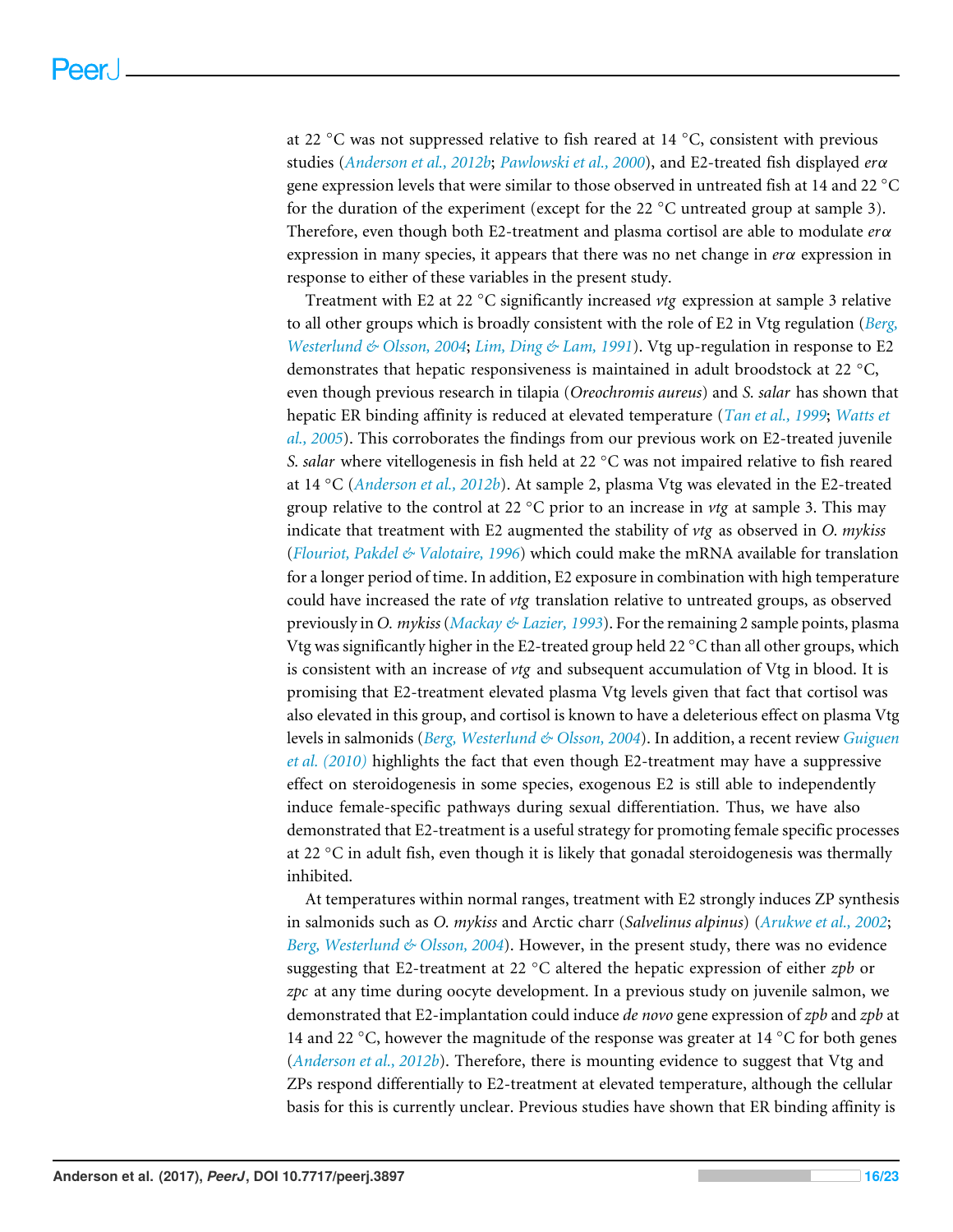reduced at high temperature (*[Tan et al., 1999](#page-22-6)*; *[Watts et al., 2005](#page-22-7)*), and a reduction in E2 signal transduction may explain the lack of zonagenic response to E2-treatment at 22 ◦C. However, in our study this is unlikely to be the explanation, as ER-dependent Vtg synthesis was stimulated by E2-treatment at 22  $\degree$ C, implying that this pathway is still functional to a large extent at high temperature. It has been suggested that Vtg and ZPs may be regulated by different mechanisms (*[Berg, Westerlund & Olsson, 2004](#page-18-7)*), and the promoter regions of hepatically expressed ZP genes appear to be more complex than those found in Vtg genes (*[Bouter et al., 2010](#page-18-8)*; *[Kanamori et al., 2003](#page-19-11)*; *[Lyons et al., 1993](#page-20-11)*; *[Teo et al., 1998](#page-22-8)*). Therefore, the apparent lack of *zp* stimulation by E2 implies that factors regulating the transcription of ZP but not Vtg genes are impaired at elevated temperature in both juvenile and adult *S. salar*, although the exact mechanism by with this occurs is yet to be explored.

Loss of ZP integrity in fertilised eggs has been linked to reduced egg viability in farmed Atlantic and chinook salmon (*Oncorhynchus tshawytscha*) (*[Barnes et al., 2003](#page-18-9)*; *[King et al.,](#page-19-2) [2003](#page-19-2)*). In *S. salar*, the thermal sensitivity of hepatic *zp* expression during oocyte development has been previously demonstrated, and it is thought that ZP damage is present prior to spawning as a consequence (*[King et al.,](#page-19-2) [2003](#page-19-2)*; *[Pankhurst et al., 2011](#page-21-1)*). Therefore, the reduction of *zp* expression in both groups of fish maintained at 22 ◦C relative to 14 ◦C at sample 4 is consistent with our previous work, and could have contributed to the lower egg fertility and embryo survival observed in both groups maintained at 22 ◦C. However, at this time it is not clear whether only ZP transcription is depressed, or whether downstream *zp* translation and/or protein assembly around the oocyte are also influenced by temperature.

# **CONCLUSIONS**

The present study trialled E2-therapy as a novel means of elevating plasma E2, maintaining downstream E2-dependent endocrine function and promoting high egg quality in maiden *S. salar* reared at elevated temperature. Treatment with E2 at 22 ◦C stimulated *vtg* expression and subsequent protein synthesis which indeed promoted oocyte growth relative to untreated fish at 14 and 22  $\degree$ C, but did not improve egg fertility and embryo survival. This could be due to the fact that treatment with E2 did not offset the negative effects of maintenance at high temperature on the hepatic expression of ZP genes during oocyte development. There was no evidence to suggest that thermal impairment of ZP genes occurs as a result of lowered hepatic *er*α expression and thus, the cellular basis for the differential response of Vtg and ZP genes to E2-treatment is currently unclear. In addition, the apparent stress caused by the double implant protocol in the present study seems to have resulted in a further reduction in egg quality in E2-treated fish maintained at 22  $^{\circ}$ C, and therefore may not be an appropriate means of hormonal delivery.

# **ACKNOWLEDGEMENTS**

Thanks are extended to Saltas staff for assistance with fish husbandry and management.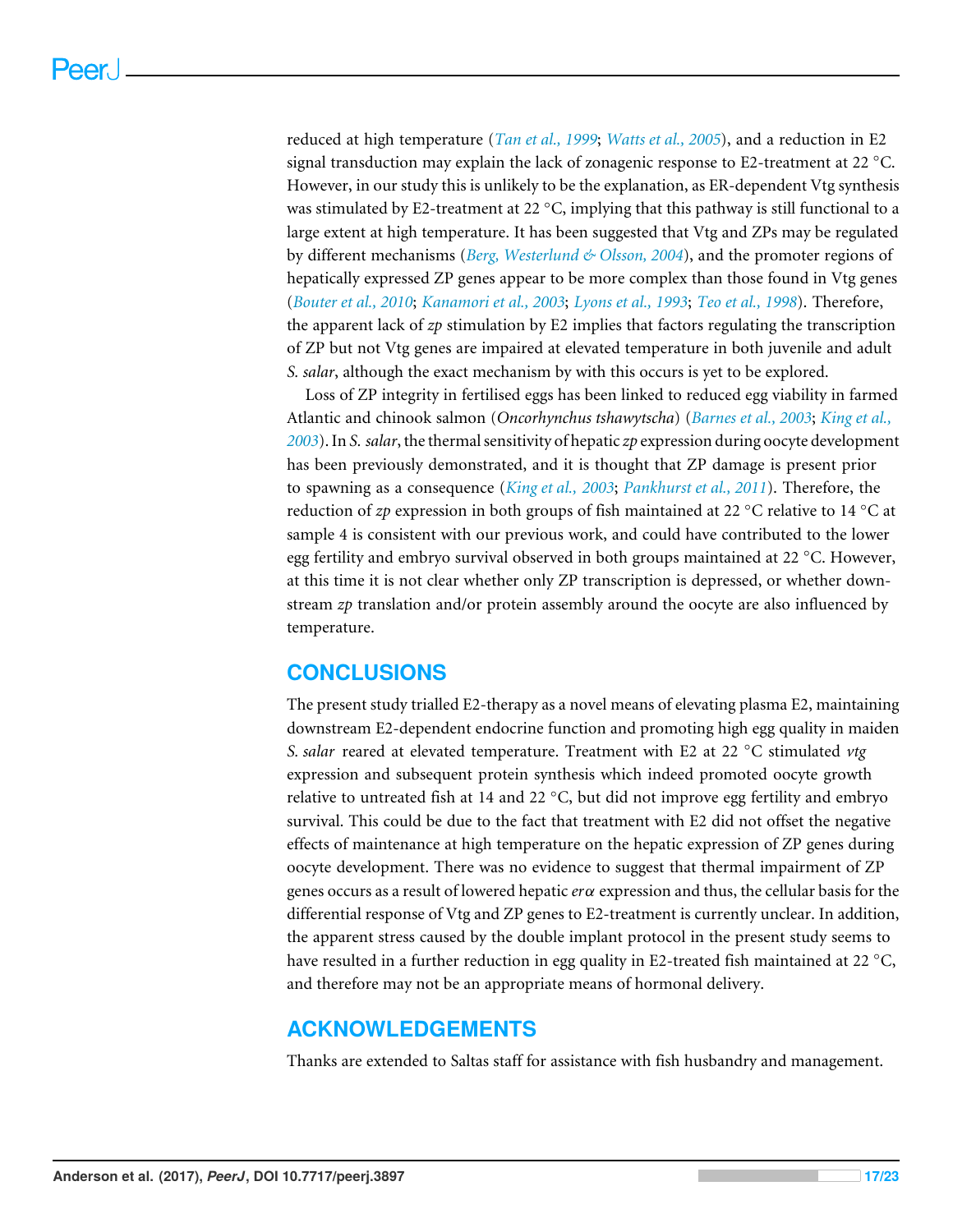# <span id="page-17-0"></span>**ADDITIONAL INFORMATION AND DECLARATIONS**

#### **Funding**

The current work was supported by the Australian Fisheries Research & Development Corporation (grant 2008/217), the Australian Seafood Cooperative Research Centre (grants 2008/762 and 2010/719), and Salmon Enterprises of Tasmania Pty. Ltd. (Saltas). Kelli Anderson was supported by an Australian Post Graduate Award through the University of the Sunshine Coast. The funders had no role in study design, data collection and analysis, decision to publish, or preparation of the manuscript.

#### **Grant Disclosures**

The following grant information was disclosed by the authors: Australian Fisheries Research & Development Corporation: 2008/217. The Australian Seafood Cooperative Research Centre: 2008/762, 2010/719. Salmon Enterprises of Tasmania Pty. Ltd. University of the Sunshine Coast.

#### **Competing Interests**

Prof. Abigail Elizur is an Academic Editor for PeerJ. Dr. Harry King was an employee of Saltas during the experimental period, and is now an employee of CSIRO. Dr. Kelli Anderson was supported by the Australian Seafood CRC, receiving a 'top-up' scholarship during her PhD. Note that the Australian Seafood CRC no longer exists.

#### **Author Contributions**

• [Kelli Anderson,](#page-0-4) [Ned Pankhurst,](#page-0-5) [Harry King](#page-0-6) and [Abigail Elizur](#page-0-7) conceived and designed the experiments, performed the experiments, analyzed the data, contributed reagents/materials/analysis tools, wrote the paper, prepared figures and/or tables, reviewed drafts of the paper.

#### **Animal Ethics**

The following information was supplied relating to ethical approvals (i.e., approving body and any reference numbers):

All animal experiments were conducted in accordance with Australian law under ethical approval issued by the Griffith University and University of the Sunshine Coast Animal Ethics Committees (ENV/01/10/AEC and AN/A/10/50 respectively).

#### **Data Availability**

The following information was supplied regarding data availability: The raw data has been provided as a [Supplemental File.](http://dx.doi.org/10.7717/peerj.3897#supplemental-information)

#### **Supplemental Information**

Supplemental information for this article can be found online at [http://dx.doi.org/10.7717/](http://dx.doi.org/10.7717/peerj.3897#supplemental-information) [peerj.3897#supplemental-information.](http://dx.doi.org/10.7717/peerj.3897#supplemental-information)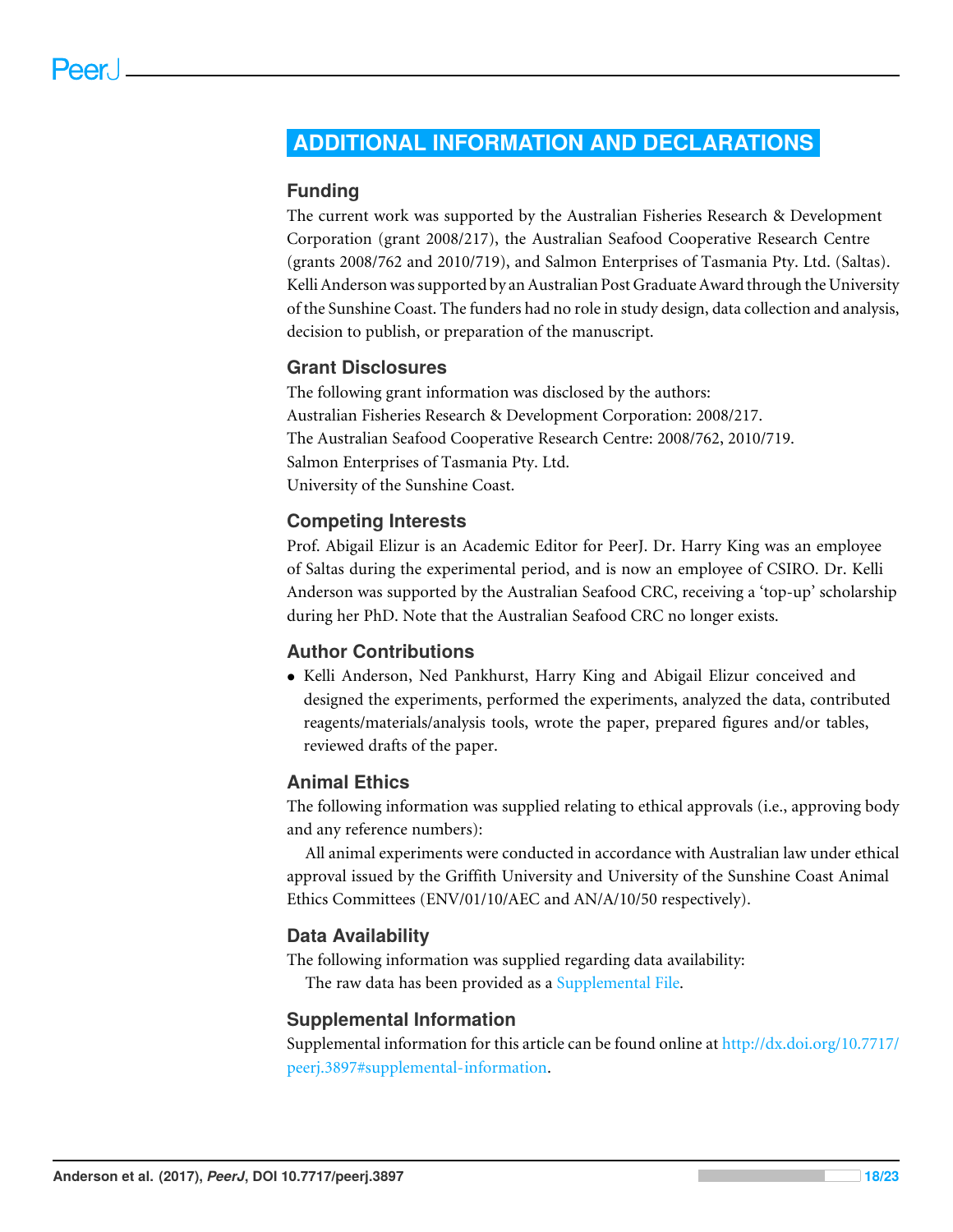### **REFERENCES**

- <span id="page-18-4"></span>**Anderson KC, Elizur A. 2012.** Hepatic reference gene selection in adult and juvenile female Atlantic salmon reared under thermal challenge. *BMC Research Notes* **5**:Article 21 [DOI 10.1186/1756-0500-5-21.](http://dx.doi.org/10.1186/1756-0500-5-21)
- <span id="page-18-3"></span>**Anderson KC, King H, Pankhurst NW, Ruff N, Pankhurst P, Elizur A. 2012b.** Effect of elevated temperature on estrogenic induction of vitellogenesis and zonagenesis in juvenile Atlantic salmon (*Salmo salar*). *Marine and Freshwater Behaviour and Physiology* **45**:1–15 [DOI 10.1080/10236244.2012.670472.](http://dx.doi.org/10.1080/10236244.2012.670472)
- <span id="page-18-1"></span>**Anderson K, Pankhurst NW, King H, Elizur A. 2017.** Effect of thermal challenge on the expression of genes involved in ovarian steroidogenesis in Tasmanian Atlantic salmon (*Salmo salar*). *Aquaculture* **479**:474–478 [DOI 10.1016/j.aquaculture.2017.06.012.](http://dx.doi.org/10.1016/j.aquaculture.2017.06.012)
- <span id="page-18-2"></span>**Anderson K, Swanson P, Pankhurst N, King H, Elizur A. 2012a.** Effect of thermal challenge on plasma gonadotropin levels and ovarian steroidogenesis in female maiden and repeat spawning Tasmanian Atlantic salmon (*Salmo salar*). *Aquaculture* **334–337**:205–212 [DOI 10.1016/j.aquaculture.2011.12.026.](http://dx.doi.org/10.1016/j.aquaculture.2011.12.026)
- <span id="page-18-6"></span>**Arukwe A, Kullmanb SW, Bergc K, Goksøyr A, Hinton DE. 2002.** Molecular cloning of rainbow trout (*Oncorhynchus mykiss*) eggshell zona radiata protein complementary DNA: mRNA expression in 17b-estradiol- and nonylphenol-treated fish. *Comparative Biochemistry and Physiology Part B* **132**:315–326 [DOI 10.1016/S1096-4959\(02\)00009-X.](http://dx.doi.org/10.1016/S1096-4959(02)00009-X)
- <span id="page-18-9"></span>**Barnes ME, Cordes RJ, Sayler WA, Hanten RP. 2003.** Soft-egg disease in landlocked fall chinook salmon eggs: possible causes and therapeutic treatments. *North American Journal of Aquaculture* **65**:126–133

[DOI 10.1577/1548-8454\(2003\)65<126:SDILFC>2.0.CO;2.](http://dx.doi.org/10.1577/1548-8454(2003)65<126:SDILFC>2.0.CO;2)

- <span id="page-18-0"></span>**Battaglene S, Carter C, Hobday A, Lyne V, Nowak B. 2008.** Scoping study into adaptation of the Tasmanian salmonid aquaculture industry to potential impacts of climate change. In: *National agriculture & climate change action plan: implementation programme report*. Hobart: Tasmanian Aquaculture and Fisheries Institute, University of Tasmania.
- <span id="page-18-7"></span>**Berg AH, Westerlund L, Olsson PE. 2004.** Regulation of Arctic char (*Salvelinus alpinus*) egg shell proteins and vitellogenin during reproduction and in response to 17βestradiol and cortisol. *General and Comparative Endocrinology* **135**:276–285 [DOI 10.1016/j.ygcen.2003.10.004.](http://dx.doi.org/10.1016/j.ygcen.2003.10.004)
- <span id="page-18-8"></span>**Bouter A, Buisine N, Le Grand A, Mouchel N, Chesnel F, Le Goff C, Le Tilly V, Wolff J, Sire O. 2010.** Control of vitellogenin genes expression by sequences derived from transposable elements in rainbow trout. *Biochimica et Biophysica Acta (BBA)—Gene Regulatory Mechanisms* **1799**:546–554 [DOI 10.1016/j.bbagrm.2010.07.003.](http://dx.doi.org/10.1016/j.bbagrm.2010.07.003)
- <span id="page-18-5"></span>**Clearwater SJ, Pankhurst NW. 1997.** The response to capture and confinement stress of plasma cortisol, plasma sex steroids and vitellogenic oocytes in the marine teleost, red gurnard. *Journal of Fish Biology* **50**:429–441 [DOI 10.1111/j.1095-8649.1997.tb01370.x.](http://dx.doi.org/10.1111/j.1095-8649.1997.tb01370.x)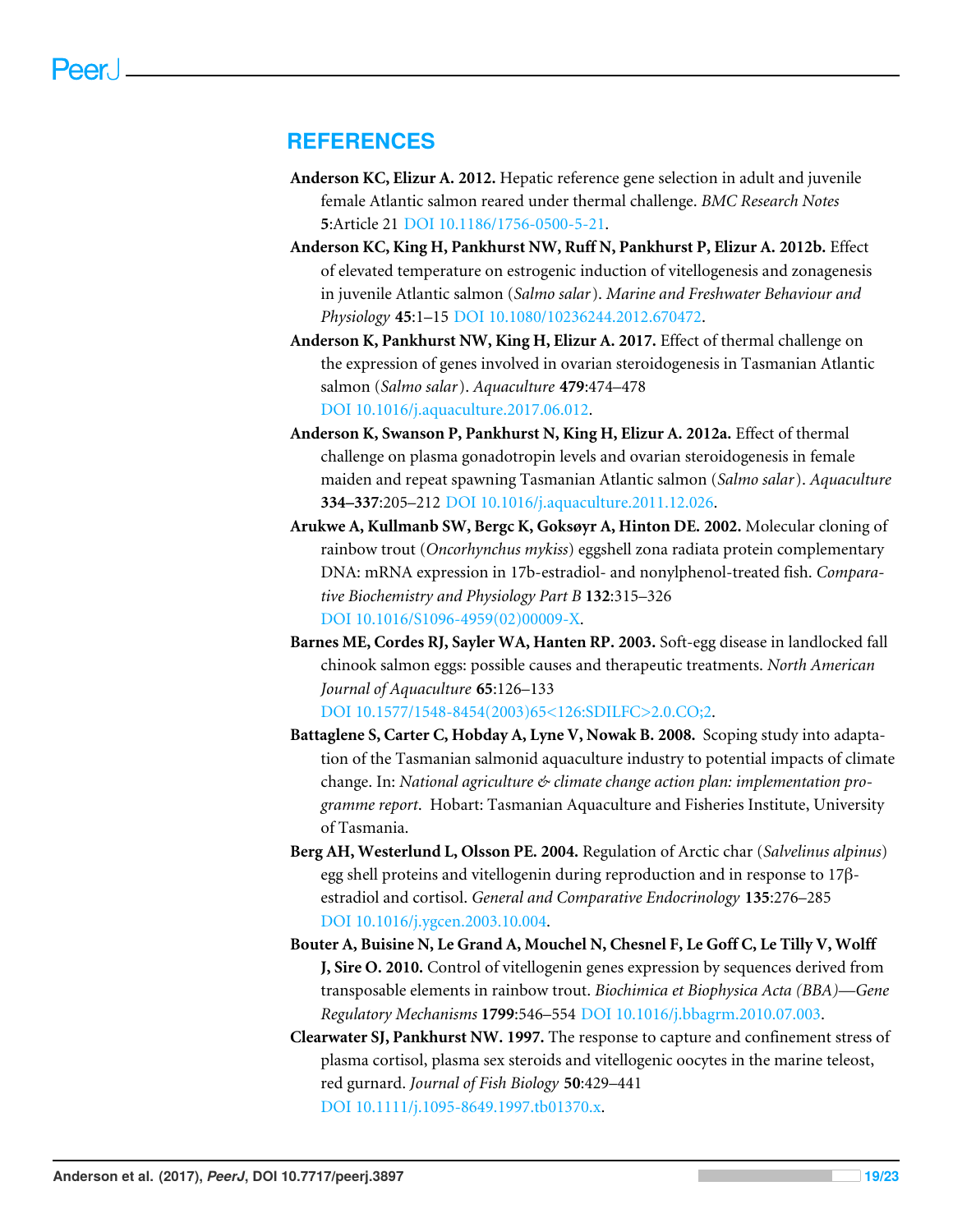- <span id="page-19-5"></span>**Cleary JJ, Pankhurst NW, Battaglene SC. 2000.** The effect of capture and handling stress on plasma steroid levels and gonadal condition in wild and farmed snapper *Pagrus auratus* (Sparidae). *Journal of the World Aquaculture Society* **31**:558–569 [DOI 10.1111/j.1749-7345.2000.tb00905.x.](http://dx.doi.org/10.1111/j.1749-7345.2000.tb00905.x)
- <span id="page-19-10"></span>**Flouriot G, Pakdel F, Valotaire Y. 1996.** Transcriptional and post-transcriptional regulation of rainbow trout estrogen receptor and vitellogenin gene expression. *Molecular and Cellular Endocrinology* **124**:173–183 [DOI 10.1016/S0303-7207\(96\)03960-3.](http://dx.doi.org/10.1016/S0303-7207(96)03960-3)
- <span id="page-19-6"></span>**Gillet C, Breton B, Mikolajczyk T. 1996.** Effects of GnRHa and pimozide treatments on the timing of ovulation and on egg quality in Arctic charr (*Salvelinus alpinus*) at 5 and 10 ◦C. *Aquatic Living Resources* **9**:257–263 [DOI 10.1051/alr:1996029.](http://dx.doi.org/10.1051/alr:1996029)
- <span id="page-19-7"></span>**Guiguen Y, Fostier A, Piferrer F, Chang C-F. 2010.** Ovarian aromatase and estrogens: a pivotal role for gonadal sex differentiation and sex change in fish. *General and Comparative Endocrinology* **165**:352–366 [DOI 10.1016/j.ygcen.2009.03.002.](http://dx.doi.org/10.1016/j.ygcen.2009.03.002)
- <span id="page-19-8"></span>**Hogan NS, Currie S, LeBlanc S, Hewitt LM, MacLatchy DL. 2010.** Modulation of steroidogenesis and estrogen signalling in the estuarine killifish (*Fundulus heteroclitus*) exposed to ethinylestradiol. *Aquatic Toxicology* **98**:148–156 [DOI 10.1016/j.aquatox.2010.02.002.](http://dx.doi.org/10.1016/j.aquatox.2010.02.002)
- <span id="page-19-11"></span>**Kanamori A, Naruse K, Mitani H, Shima A, Hori H. 2003.** Genomic organization of ZP domain containing egg envelope genes in medaka (*Oryzias latipes*). *Gene* **305**:35–45 [DOI 10.1016/S0378-1119\(02\)01211-8.](http://dx.doi.org/10.1016/S0378-1119(02)01211-8)
- <span id="page-19-3"></span>**King HR, Pankhurst NW. 2000.** Ovulation of Tasmanian Atlantic salmon maintained at elevated temperatures: implications of climate change for sustainable industry development. In: Norberg B, Kjesbu OS, Taranger GL, Andersson E, Stefansson SO, eds. *6th international symposium on the reproductive physiology of fish*. Bergen, Norway: University of Bergen, 396–398.
- <span id="page-19-0"></span>**King HR, Pankhurst NW. 2003.** Ovarian growth and plasma sex steroid and vitellogenin profiles during vitellogenesis in Tasmanian female Atlantic salmon (*Salmo salar*). *Aquaculture* **219**:797–813 [DOI 10.1016/S0044-8486\(02\)00647-6.](http://dx.doi.org/10.1016/S0044-8486(02)00647-6)
- <span id="page-19-1"></span>**King HR, Pankhurst NW. 2004.** Effect of short-term temperature reduction on ovulation and LHRHa responsiveness in female Atlantic salmon (*Salmo salar*) maintained at elevated water temperatures. *Aquaculture* **238**:421–436 [DOI 10.1016/j.aquaculture.2004.05.011.](http://dx.doi.org/10.1016/j.aquaculture.2004.05.011)
- <span id="page-19-4"></span>**King HR, Pankhurst NW, Watts M. 2007.** Reproductive sensitivity to elevated water temperatures in female Atlantic salmon is heightened at certain stages of vitellogenesis. *Journal of Fish Biology* **70**:190–205 [DOI 10.1111/j.1095-8649.2006.01295.x.](http://dx.doi.org/10.1111/j.1095-8649.2006.01295.x)
- <span id="page-19-2"></span>**King HR, Pankhurst NW, Watts M, Pankhurst PM. 2003.** Effect of elevated summer temperatures on gonadal steroid production, vitellogenesis and egg quality in female Atlantic salmon. *Journal of Fish Biology* **63**:153–167 [DOI 10.1046/j.1095-8649.2003.00137.x.](http://dx.doi.org/10.1046/j.1095-8649.2003.00137.x)
- <span id="page-19-9"></span>**Kishida M, Callard GV. 2001.** Distinct cytochrome P450 aromatase isoforms in zebrafish (*Danio rerio*) brain and ovary are differentially programmed and estrogen regulated during early development. *Endocrinology* **142**:740–750 [DOI 10.1210/endo.142.2.7928.](http://dx.doi.org/10.1210/endo.142.2.7928)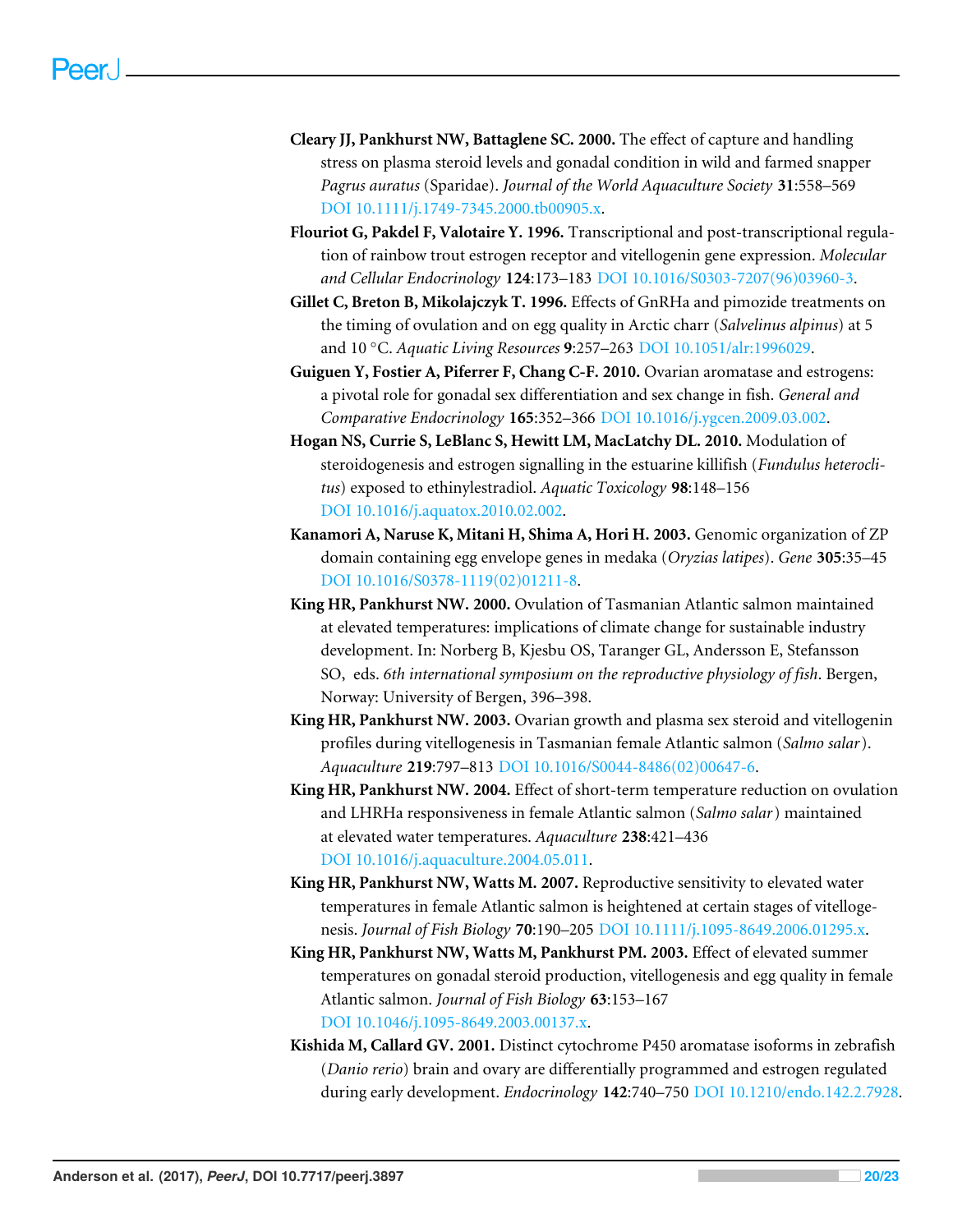- <span id="page-20-0"></span>**Körner O, Kohno S, Schönenberger R, Suter MJF, Knauer K, Guillette Jr LJ, Burkhardt-Holm P. 2008.** Water temperature and concomitant waterborne ethinylestradiol exposure affects the vitellogenin expression in juvenile brown trout (*Salmo trutta*). *Aquatic Toxicology* **90**:188–196 [DOI 10.1016/j.aquatox.2008.08.012.](http://dx.doi.org/10.1016/j.aquatox.2008.08.012)
- <span id="page-20-4"></span>**Lahnsteiner F, Berger B, Kletzl M, Weismann T. 2006.** Effect of 17b-estradiol on gamete quality and maturation in two salmonid species. *Aquatic Toxicology* **79**:124–131 [DOI 10.1016/j.aquatox.2006.05.011.](http://dx.doi.org/10.1016/j.aquatox.2006.05.011)
- <span id="page-20-8"></span>**Lethimonier C, Flouriot G, Valotaire Y, Kah O, Ducouret B. 2000.** Transcriptional interference between glucocorticoid receptor and estradiol receptor mediates the inhibitory effect of cortisol on fish vitellogenesis. *Biology of Reproduction* **62**:1763–1771 [DOI 10.1095/biolreprod62.6.1763.](http://dx.doi.org/10.1095/biolreprod62.6.1763)
- <span id="page-20-5"></span>**Lim B-S, Kagawa H, Gen K, Okuzawa K. 2003.** Effects of water temperature on the gonadal development and expression of steroidogenic enzymes in the gonad of juvenile red seabream, *Pagrus major*. *Fish Physiology and Biochemistry* **28**:161–162 [DOI 10.1023/B:FISH.0000030511.73742.35.](http://dx.doi.org/10.1023/B:FISH.0000030511.73742.35)
- <span id="page-20-9"></span>**Lim EH, Ding JL, Lam TJ. 1991.** Estradiol-induced vitellogenin gene expression in a teleost fish, O*reochromis aureus*. *General and Comparative Endocrinology* **82**:206–214 [DOI 10.1016/0016-6480\(91\)90185-9.](http://dx.doi.org/10.1016/0016-6480(91)90185-9)
- <span id="page-20-2"></span>**Linares-Casenave J, Van Eenennaam JP, Doroshov SI. 2002.** Ultrastructural and histological observations on temperature-induced follicular ovarian atresia in the white sturgeon. *Journal of Applied Ichthyology* **18**:382–390 [DOI 10.1046/j.1439-0426.2002.00369.x.](http://dx.doi.org/10.1046/j.1439-0426.2002.00369.x)
- <span id="page-20-11"></span>**Lyons CE, Payette KL, Price JL, Huang RCC. 1993.** Expression and structural analysis of a teleost homolog of a mammalian zona pellucida gene. *The Journal of Biological Chemistry* **268**:21351–21358.
- <span id="page-20-10"></span>**Mackay ME, Lazier CB. 1993.** Estrogen responsiveness of vitellogenin gene expression in rainbow trout (*Oncorhynchus mykiss*) kept at different temperatures. *General and Comparative Endocrinology* **89**:255–266 [DOI 10.1006/gcen.1993.1031.](http://dx.doi.org/10.1006/gcen.1993.1031)
- <span id="page-20-7"></span>**MacKay ME, Raelson J, Lazier CB. 1996.** Up-regulation of estrogen receptor mRNA and estrogen receptor activity by estradiol in liver of rainbow trout and other teleostean fish. *Comparative Biochemistry and Physiology Part C: Pharmacology, Toxicology and Endocrinology* **115**:201–209 [DOI 10.1016/0305-0491\(96\)00077-6.](http://dx.doi.org/10.1016/0305-0491(96)00077-6)
- <span id="page-20-3"></span>**Miles-Richardson SR, Kramer VJ, Fitzgerald SD, Render JA, Yamini B, Barbee SJ, Giesy JP. 1999.** Effects of waterborne exposure of 17b-estradiol on secondary sex characteristics and gonads of fathead minnows (*Pimephales promelas*). *Aquatic Toxicology* **47**:129–145 [DOI 10.1016/S0166-445X\(99\)00009-0.](http://dx.doi.org/10.1016/S0166-445X(99)00009-0)
- <span id="page-20-6"></span>**Nakamura I, Kusakabe M, Young G. 2009.** Differential suppressive effects of low physiological doses of estradiol-17β *in vivo* on levels of mRNAs encoding steroidogenic acute regulatory protein and three steroidogenic enzymes in previtellogenic ovarian follicles of rainbow trout. *General and Comparative Endocrinology* **163**:318–323 [DOI 10.1016/j.ygcen.2009.04.031.](http://dx.doi.org/10.1016/j.ygcen.2009.04.031)
- <span id="page-20-1"></span>**Pankhurst NW, Carragher JF. 1992.** Oocyte maturation and changes in plasma steroid levels in snapper *Pagrus* (=*Chrysophrys*) *auratus* (Sparidae) following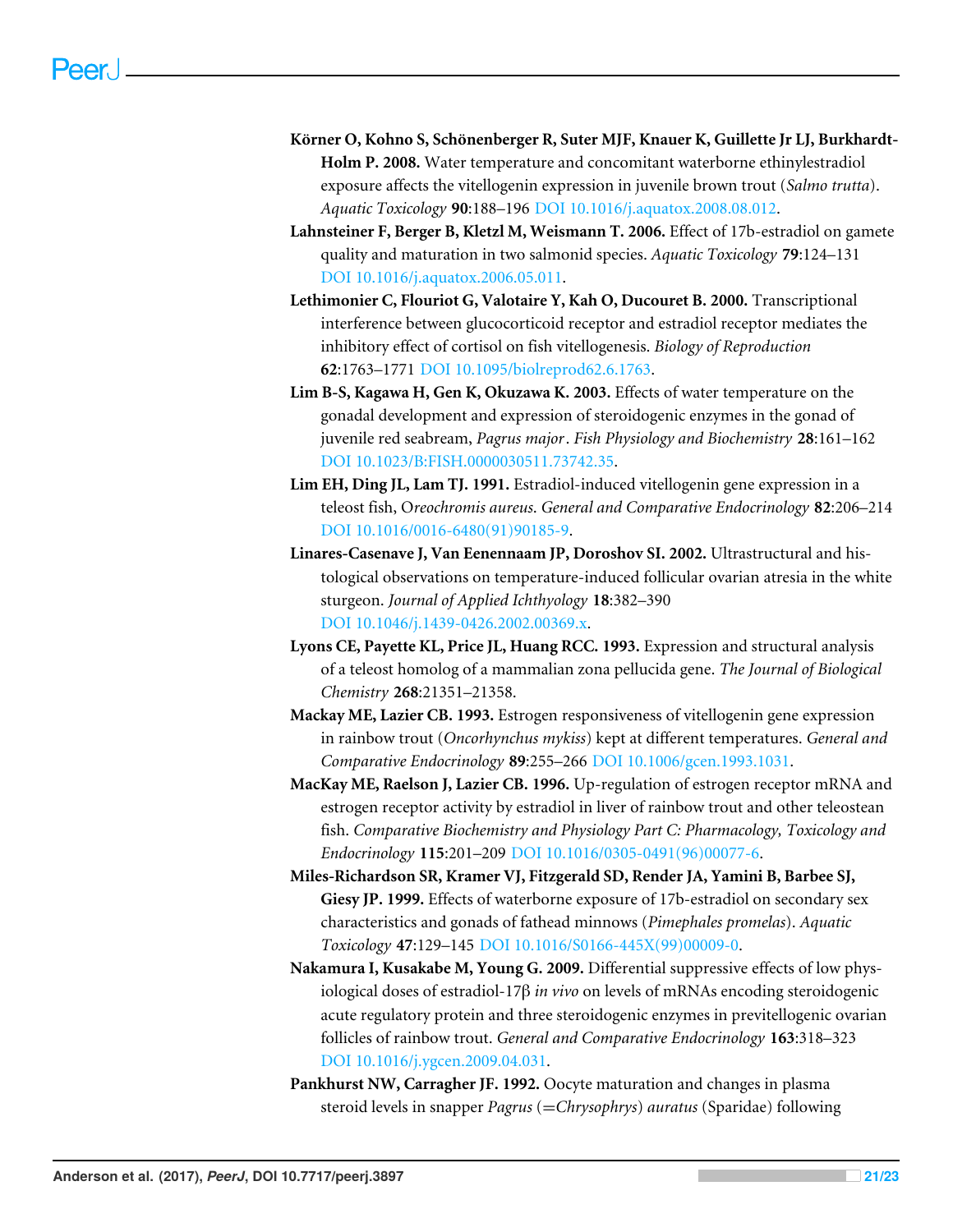treatment with human chorionic gonadotropin. *Aquaculture* **101**:337–347 [DOI 10.1016/0044-8486\(92\)90036-K.](http://dx.doi.org/10.1016/0044-8486(92)90036-K)

- <span id="page-21-3"></span>**Pankhurst NW, King HR. 2010.** Temperature and salmonid reproduction: implications for aquaculture. *Journal of Fish Biology* **76**:69–85 [DOI 10.1111/j.1095-8649.2009.02484.x.](http://dx.doi.org/10.1111/j.1095-8649.2009.02484.x)
- <span id="page-21-1"></span>**Pankhurst NW, King HR, Anderson KC, Elizur A, Pankhurst PM, Ruff N. 2011.** Thermal impairment is differentially expressed in maiden and repeat spawning Atlantic salmon. *Aquaculture* **316**:77–87 [DOI 10.1016/j.aquaculture.2011.03.009.](http://dx.doi.org/10.1016/j.aquaculture.2011.03.009)
- <span id="page-21-6"></span>**Pankhurst NW, Ludke SL, King HR, Peter RE. 2008.** The relationship between acute stress, food intake, endocrine status and life history stage in juvenile farmed Atlantic salmon, *Salmo salar*. *Aquaculture* **275**:311–318 [DOI 10.1016/j.aquaculture.2008.01.001.](http://dx.doi.org/10.1016/j.aquaculture.2008.01.001)
- <span id="page-21-2"></span>**Pankhurst NW, Purser GJ, Van Der Kraak G, Thomas PM, Forteath GNR. 1996.** Effect of holding temperature on ovulation, egg fertility, plasma levels of reproductive hormones and *in vitro* ovarian steroidogenesis in the rainbow trout *Oncorhynchus mykiss*. *Aquaculture* **146**:277–290 [DOI 10.1016/S0044-8486\(96\)01374-9.](http://dx.doi.org/10.1016/S0044-8486(96)01374-9)
- <span id="page-21-9"></span>**Pankhurst NW, Stacey NE, Peter RE. 1986.** An Evaluation of techniques for the administration of 17β-estradiol to teleosts. *Aquaculture* **52**:145–155 [DOI 10.1016/0044-8486\(86\)90034-7.](http://dx.doi.org/10.1016/0044-8486(86)90034-7)
- <span id="page-21-11"></span>**Pawlowski S, Islinger M, Völkl A, Braunbeck T. 2000.** Temperature-dependent vitellogenin-mRNA expression in primary cultures of rainbow trout (*Oncorhynchus mykiss*) hepatocytes at 14 and 18 ◦C. *Toxicology in Vitro* **14**:531–540 [DOI 10.1016/S0887-2333\(00\)00048-5.](http://dx.doi.org/10.1016/S0887-2333(00)00048-5)
- <span id="page-21-8"></span>**Peters REM, Courtenay SC, Cagampan S, Hewitt ML, MacLatchy DL. 2007.** Effects on reproductive potential and endocrine status in the mummichog (*Fundulus heteroclitus*) after exposure to 17a-ethynylestradiol in a short-term reproductive bioassay. *Aquatic Toxicology* **85**:154–166 [DOI 10.1016/j.aquatox.2007.08.010.](http://dx.doi.org/10.1016/j.aquatox.2007.08.010)
- <span id="page-21-7"></span>**Pfaffl MW, Horgan GW, Dempfle L. 2002.** Relative expression software tool (REST $\odot$ ) for group-wise comparison and statistical analysis of relative expression results in real-time PCR. *Nucleic Acids Research* **30**:e36 [DOI 10.1093/nar/30.9.e36.](http://dx.doi.org/10.1093/nar/30.9.e36)
- <span id="page-21-10"></span>**Schreck CB. 2010.** Stress and fish reproduction: the roles of allostasis and hormesis. *General and Comparative Endocrinology* **165**:549–556 [DOI 10.1016/j.ygcen.2009.07.004.](http://dx.doi.org/10.1016/j.ygcen.2009.07.004)
- <span id="page-21-0"></span>**Soria FN, Strüssmann CA, Miranda LA. 2008.** High water temperatures impair the reproductive ability of the pejerrey fish *Odontesthes bonariensis*: effects on the hypophyseal-gonadal axis. *Physiological and Biochemical Zoology* **81**:898–905 [DOI 10.1086/588178.](http://dx.doi.org/10.1086/588178)
- <span id="page-21-4"></span>**Swanson P, Barnard M, Nozaki M, Suzuki K, Kawauchi H, Dickhoff WW. 1989.** Gonadotropins I and II in juvenile coho salmon. *Fish Physiology and Biochemistry* **7**:169–176 [DOI 10.1007/BF00004704.](http://dx.doi.org/10.1007/BF00004704)
- <span id="page-21-5"></span>**Swanson P, Suzuki K, Kawauchi H, Dickhoff WW. 1991.** Isolation and characterization of two coho salmon gonadotropins, GTH I and GTH II. *Biology of Reproduction* **44**:29–38 [DOI 10.1095/biolreprod44.1.29.](http://dx.doi.org/10.1095/biolreprod44.1.29)